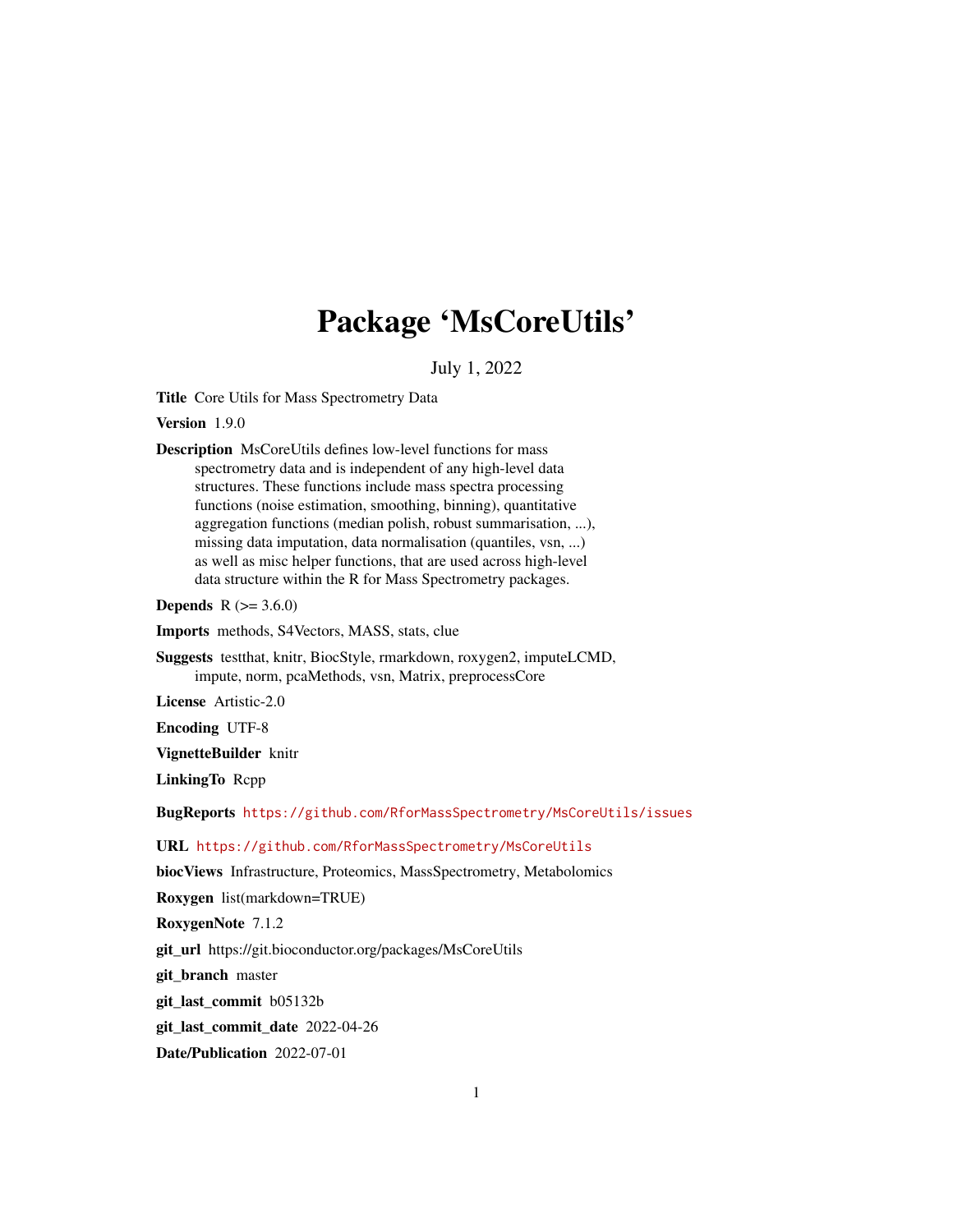Author RforMassSpectrometry Package Maintainer [cre], Laurent Gatto [aut] (<<https://orcid.org/0000-0002-1520-2268>>),

```
Johannes Rainer [aut] (<https://orcid.org/0000-0002-6977-7147>),
Sebastian Gibb [aut] (<https://orcid.org/0000-0001-7406-4443>),
Adriaan Sticker [ctb],
Sigurdur Smarason [ctb],
Thomas Naake [ctb],
Josep Maria Badia Aparicio [ctb]
 (<https://orcid.org/0000-0002-5704-1124>),
Michael Witting [ctb] (<https://orcid.org/0000-0002-1462-4426>),
Samuel Wieczorek [ctb]
```
## Maintainer

RforMassSpectrometry Package Maintainer <maintainer@rformassspectrometry.org>

## R topics documented:

|  | 3   |
|--|-----|
|  | 5   |
|  | 6   |
|  | -8  |
|  | 11  |
|  | 12. |
|  | 13  |
|  | 15  |
|  | 17  |
|  | 19  |
|  | 20  |
|  | 23  |
|  | 24  |
|  | 25  |
|  | 26  |
|  | 27  |
|  | 28  |
|  | 29  |
|  | 30  |
|  | 31  |
|  | 33  |
|  | 34  |
|  | 35  |
|  | 37  |
|  | 38  |
|  | 39  |
|  | 40  |
|  |     |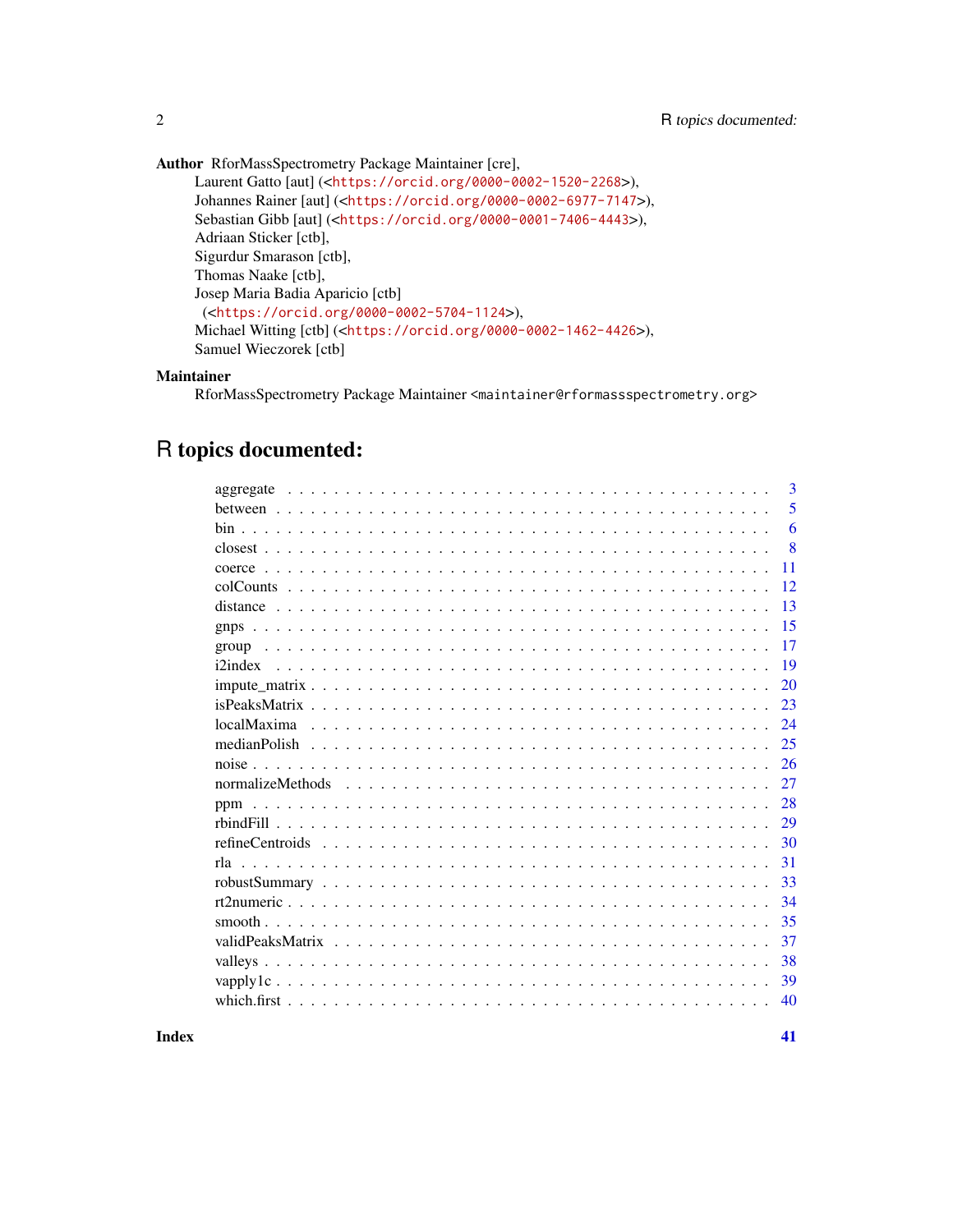<span id="page-2-2"></span><span id="page-2-1"></span><span id="page-2-0"></span>These functions take a matrix of quantitative features x and aggregate the features (rows) according to either a vector (or factor) INDEX or an adjacency matrix MAT. The aggregation method is defined by function FUN.

Adjacency matrices are an elegant way to explicitly encode for shared peptides (see example below) during aggregation. Note however that missing values can't generally be ignore using na.rm= TRUE, as with vector-based aggregation (see examples below).

#### Usage

```
colMeansMat(x, MAT)
colSumsMat(x, MAT)
aggregate_by_matrix(x, MAT, FUN, ...)
aggregate_by_vector(x, INDEX, FUN, ...)
```
## Arguments

| X          | A matrix of mode numeric.                                                                                                                                                                                                                                                   |
|------------|-----------------------------------------------------------------------------------------------------------------------------------------------------------------------------------------------------------------------------------------------------------------------------|
| MAT        | An adjacency matrix that defines peptide-protein relations with $nrow(MAT)$ ==<br>$nrow(x)$ : a non-missing/non-null value at position $(i, j)$ indicates that peptide i<br>belong to protein j. This matrix is tyically binary but can also contain weighted<br>relations. |
| <b>FUN</b> | A function to be applied to the subsets of x.                                                                                                                                                                                                                               |
| $\ddotsc$  | Additional arguments passed to FUN.                                                                                                                                                                                                                                         |
| INDEX      | A vector or factor of length $nrow(x)$ .                                                                                                                                                                                                                                    |

#### Value

[aggregate\\_by\\_matrix\(\)](#page-2-1) returns a matrix (or Matrix) of dimensions ncol(MAT) and ncol(x), with dimnamesequal tocolnames(x)andrownames(MAT)'.

[aggregate\\_by\\_vector\(\)](#page-2-1) returns a new matrix of dimensions length(INDEX) and ncol(x), with dimnamesequal tocolnames(x)andINDEX'.

#### Vector-based aggregation functions

When aggregating with a vector/factor, user-defined functions must return a vector of length equal to ncol(x) for each level in INDEX. Examples thereof are: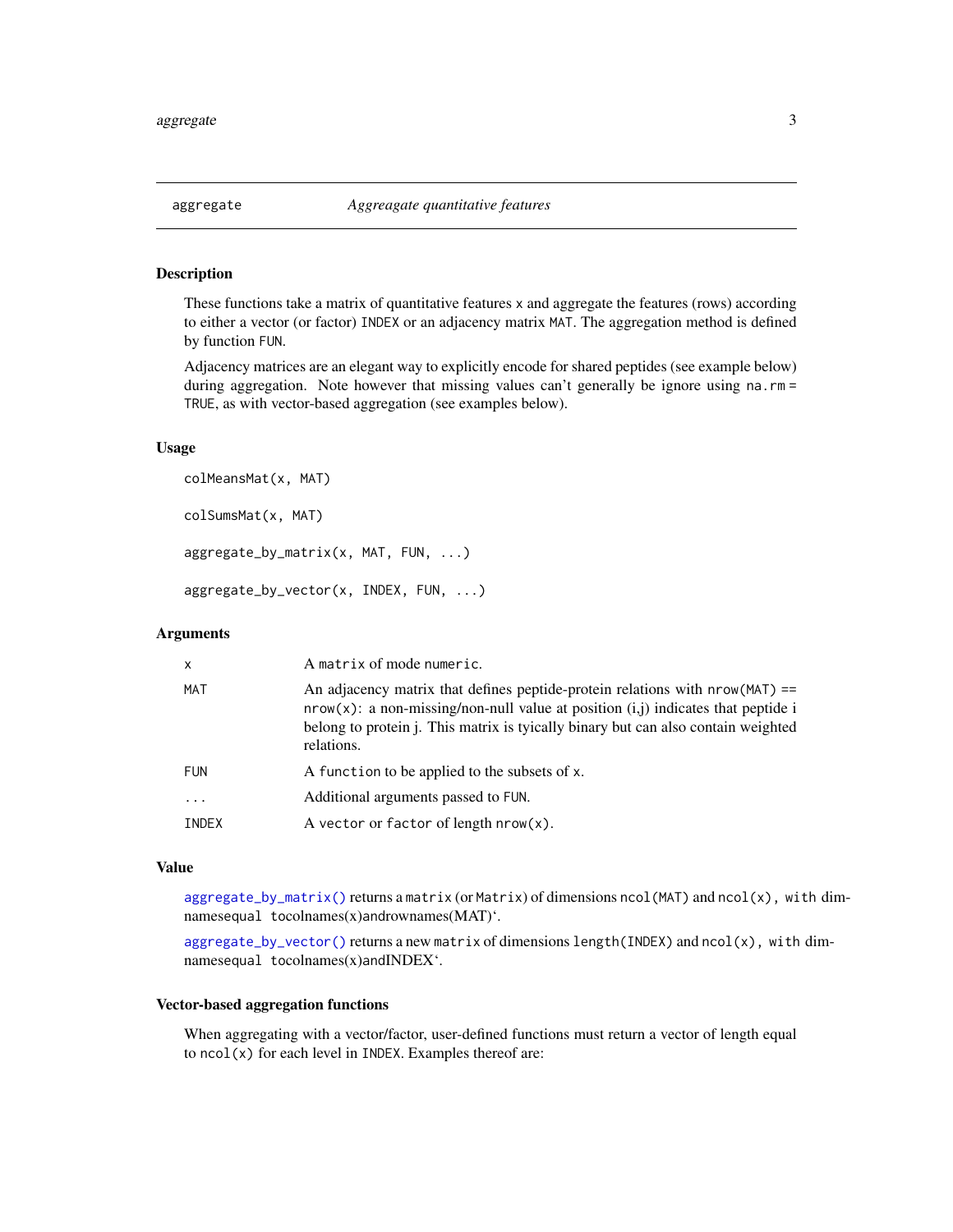- <span id="page-3-0"></span>• [medianPolish\(\)](#page-24-1) to fits an additive model (two way decomposition) using Tukey's median polish procedure using [stats::medpolish\(\)](#page-0-0);
- [robustSummary\(\)](#page-32-1) to calculate a robust aggregation using MASS:: rlm();
- base:: colMeans() to use the mean of each column;
- [base::colSums\(\)](#page-0-0) to use the sum of each column;
- matrixStats:: colMedians() to use the median of each column.

#### Matrix-based aggregation functions

When aggregating with an adjacency matrix, user-defined functions must return a new matrix. Examples thereof are:

- colSumsMat(x, MAT) aggregates by the summing the peptide intensities for each protein. Shared peptides are re-used multiple times.
- colMeansMat(x, MAT) aggregation by the calculating the mean of peptide intensities. Shared peptides are re-used multiple times.

#### Author(s)

Laurent Gatto and Samuel Wieczorek (aggregation from an adjacency matrix).

#### See Also

Other Quantitative feature aggregation: [colCounts\(](#page-11-1)), [medianPolish\(](#page-24-1)), [robustSummary\(](#page-32-1))

```
x <- matrix(c(10.39, 17.16, 14.10, 12.85, 10.63, 7.52, 3.91,
              11.13, 16.53, 14.17, 11.94, 11.51, 7.69, 3.97,
              11.93, 15.37, 14.24, 11.21, 12.29, 9.00, 3.83,
             12.90, 14.37, 14.16, 10.12, 13.33, 9.75, 3.81),
            nrow = 7,
            dimnames = list(paste0("Pep", 1:7), paste0("Sample", 1:4)))
x
## -------------------------
## Aggregation by vector
## -------------------------
(k <- paste0("Prot", c("B", "E", "X", "E", "B", "B", "E")))
aggregate_by_vector(x, k, colMeans)
aggregate_by_vector(x, k, robustSummary)
aggregate_by_vector(x, k, medianPolish)
## -------------------------
## Aggregation by matrix
## -------------------------
adj <- matrix(c(1, 0, 0, 1, 1, 1, 0, 0,
```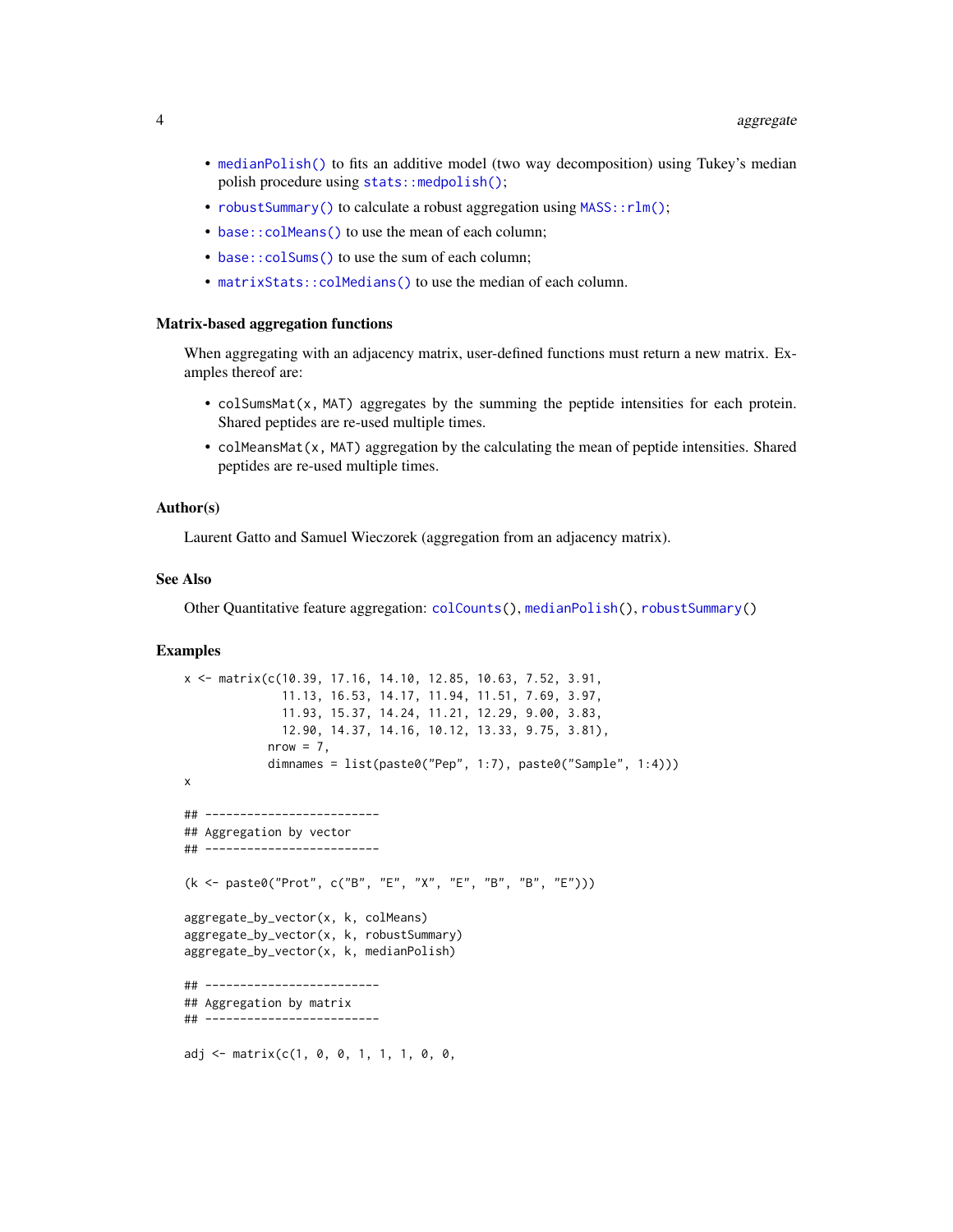```
1, 0, 1, 0, 0, 1, 0, 0,
                1, 0, 0, 0, 1),
              nrow = 7,
              dimnames = list(paste0("Pep", 1:7),
                              paste0("Prot", c("B", "E", "X"))))
adj
## Peptide 4 is shared by 2 proteins (has a rowSums of 2),
## namely proteins B and E
rowSums(adj)
aggregate_by_matrix(x, adj, colSumsMat)
aggregate_by_matrix(x, adj, colMeansMat)
## ---------------
## Missing values
## ---------------
x \le matrix(c(NA, 2:6), ncol = 2,
            dimnames = list(paste0("Pep", 1:3),
                            c("S1", "S2")))
x
## simply use na.rm = TRUE to ignore missng values
## during the aggregation
(k <- LETTERS[c(1, 1, 2)])
aggregate_by_vector(x, k, colSums)
aggregate_by_vector(x, k, colSums, na.rm = TRUE)
## NAs are propagated during the matrix
## multiplication in the aggregation functon
(adj \leftarrow matrix(c(1, 1, 0, 0, 0, 1), ncol = 2,dimnames = list(paste0("Pep", 1:3),
                               c("A", "B"))))aggregate_by_matrix(x, adj, colSumsMat)
## not implemented
try(aggregate_by_matrix(x, adj, colSumsMat, na.rm = TRUE))
colSumsMat
```
<span id="page-4-1"></span>between *Range helper functions*

#### Description

These functions help to work with numeric ranges.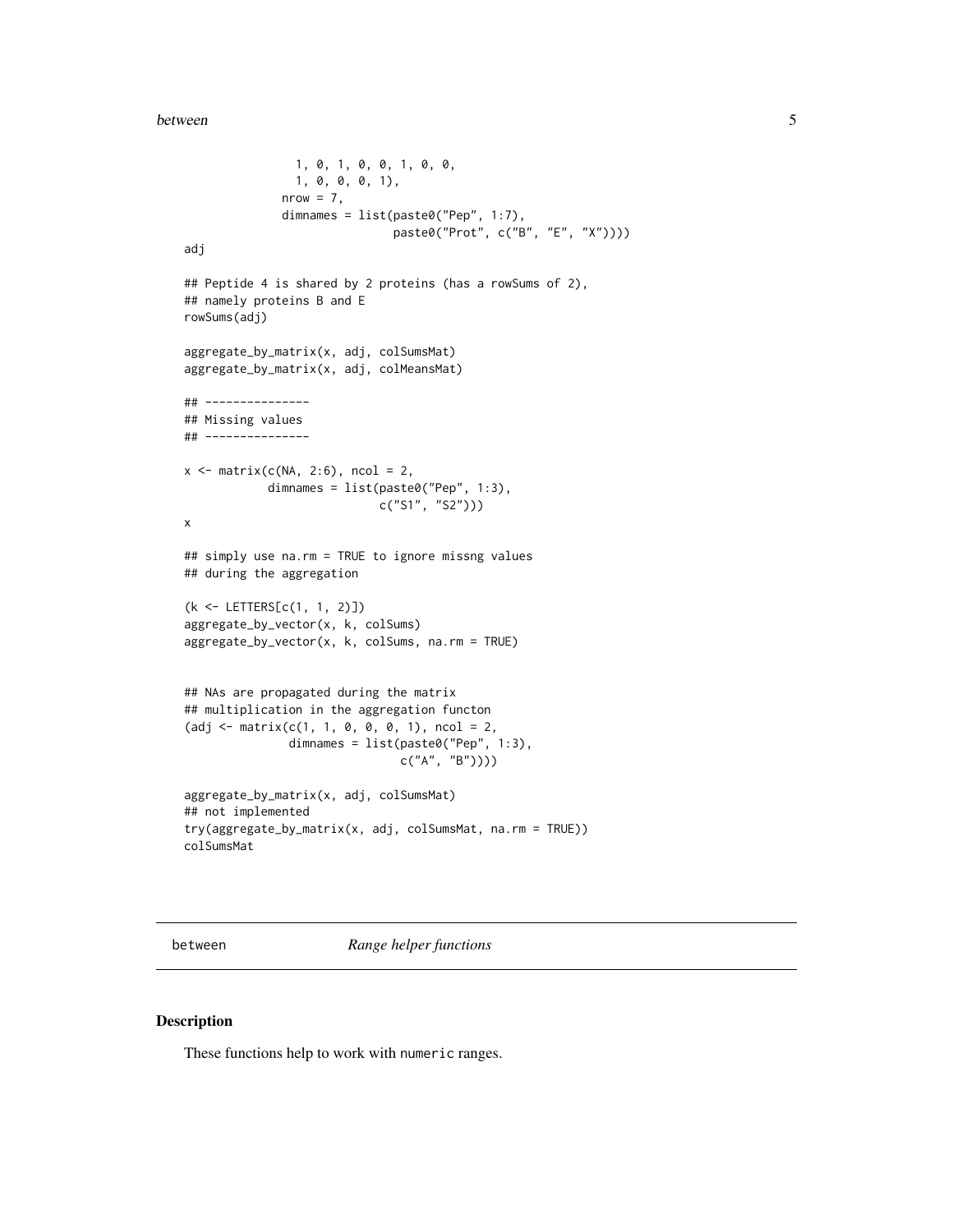## <span id="page-5-0"></span>Usage

between(x, range)

x %between% range

## Arguments

| X     | numeric, input values.                   |
|-------|------------------------------------------|
| range | $numeric(2)$ , range to compare against. |

## Value

logical vector of length length(x).

## Author(s)

Sebastian Gibb

## See Also

Other helper functions for developers: [isPeaksMatrix\(](#page-22-1)), [rbindFill\(](#page-28-1)), [validPeaksMatrix\(](#page-36-1)), [vapply1c\(](#page-38-1)), [which.first\(](#page-39-1))

## Examples

between(1:4, 2:3) 1:4 %between% 2:3

<span id="page-5-1"></span>bin *Binning*

## Description

Aggregate values in x for bins defined on y: all values in x for values in y falling into a bin (defined on y) are aggregated with the provided function FUN.

## Usage

```
bin(
  x,
 y,
  size = 1,
 breaks = seq(float(min(y)), ceiling(max(y)), by = size),FUN = max,returnMids = TRUE
\mathcal{E}
```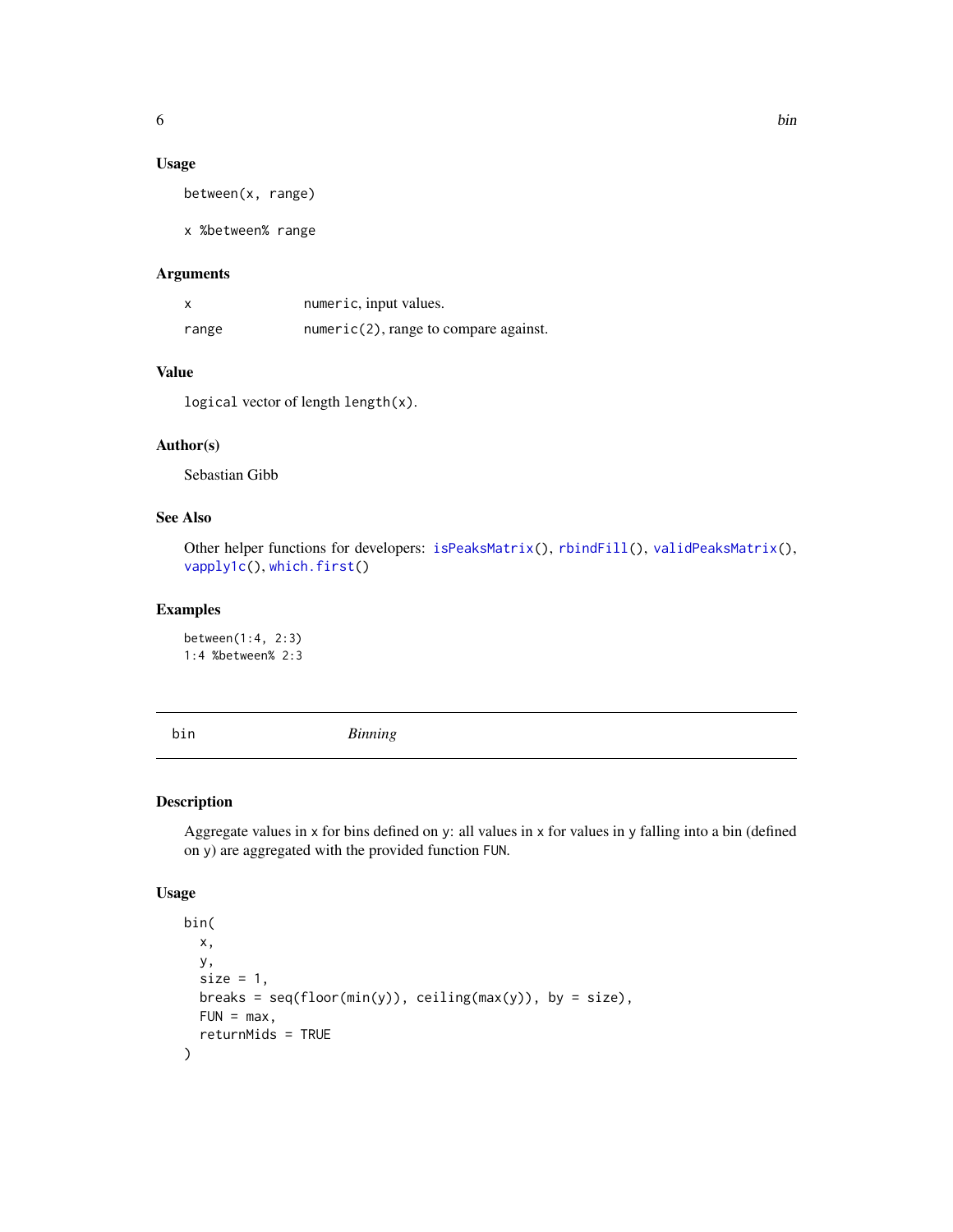#### <span id="page-6-0"></span>bin 7

## Arguments

| $\mathsf{x}$ | numeric with the values that should be aggregated/binned.                                                                                                                                                                                                                                                                                |
|--------------|------------------------------------------------------------------------------------------------------------------------------------------------------------------------------------------------------------------------------------------------------------------------------------------------------------------------------------------|
| y            | numeric with same length than x with values to be used for the binning.                                                                                                                                                                                                                                                                  |
| size         | $numeric(1)$ with the size of a bin.                                                                                                                                                                                                                                                                                                     |
| breaks       | numeric defining the breaks (bins).                                                                                                                                                                                                                                                                                                      |
| <b>FUN</b>   | function to be used to aggregate values of x falling into the bins defined by<br>breaks. FUN is expected to return a numeric $(1)$ .                                                                                                                                                                                                     |
| returnMids   | logical (1) whether the midpoints for the breaks should be returned in addition<br>to the binned (aggregated) values of x. Setting return Mids = FALSE might be<br>useful if the breaks are defined before hand and binning needs to be performed<br>on a large set of values (i.e. within a loop for multiple pairs of x and y values). |

#### Value

Depending on the value of returnMids:

- returnMids = TRUE (the default): returns a list with elements x (aggregated values of x) and mids (the bin mid points).
- returnMids = FALSE: returns a numeric with just the binned values for x.

## Author(s)

Johannes Rainer, Sebastian Gibb

## See Also

Other grouping/matching functions: [closest\(](#page-7-1)), [gnps\(](#page-14-1))

### Examples

```
## Define example intensities and m/z values
ints \leq abs(rnorm(20, mean = 40))
mz \leq seq(1:length(ints)) + rnorm(length(ints), sd = 0.001)
```
## Bin intensities by m/z bins with a bin size of 2 bin(ints, mz, size = 2)

## Repeat but summing up intensities instead of taking the max bin(ints,  $mz$ , size = 2, FUN = sum)

```
## Get only the binned values without the bin mid points.
bin(ints, mz, size = 2, returnMids = FALSE)
```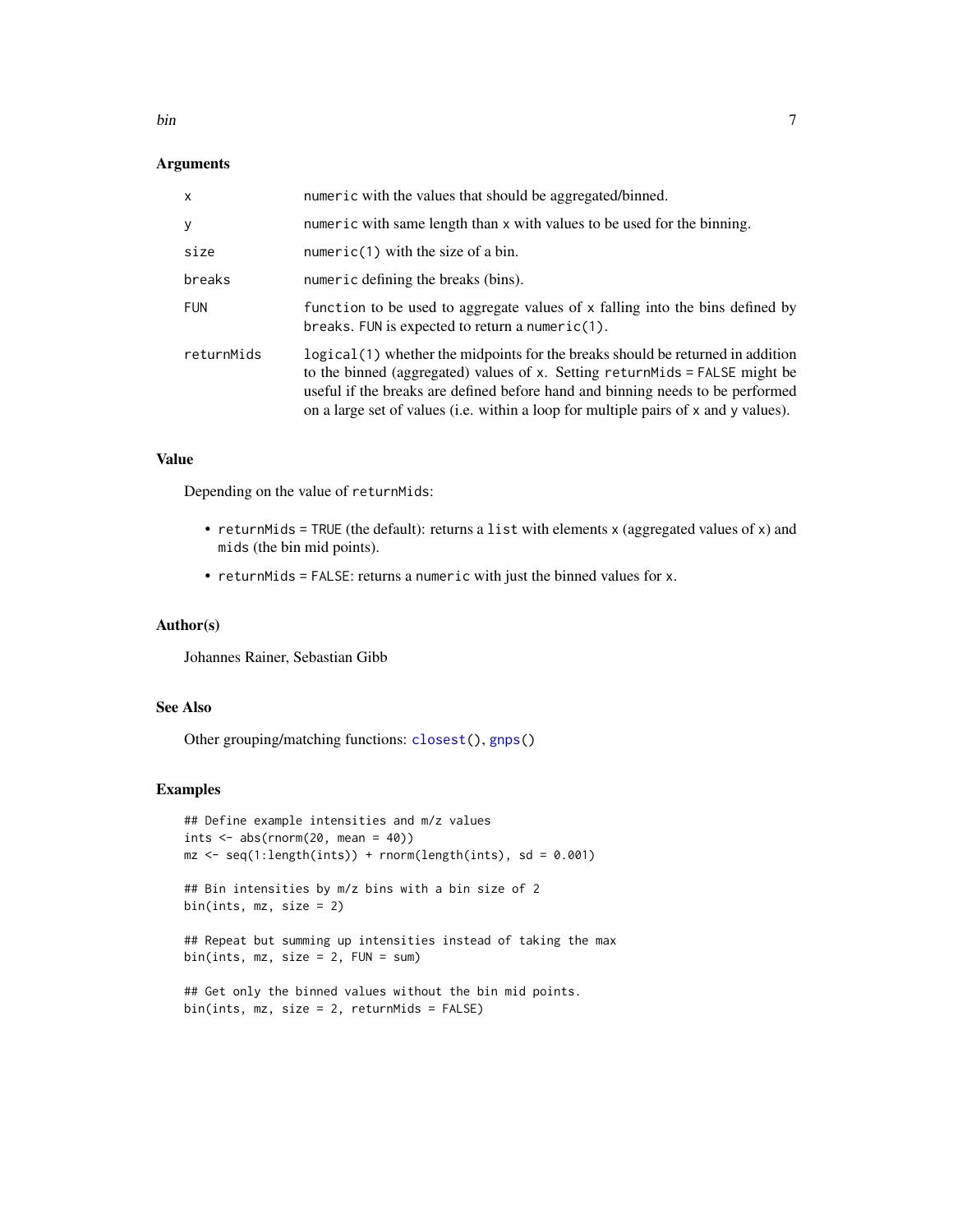<span id="page-7-2"></span><span id="page-7-1"></span><span id="page-7-0"></span>

These functions offer relaxed matching of one vector in another. In contrast to the similar [match\(\)](#page-0-0) and [%in%](#page-0-0) functions they just accept numeric arguments but have an additional tolerance argument that allows relaxed matching.

#### Usage

```
closest(
  x,
  table,
  tolerance = Inf,
  ppm = 0,
  duplicates = c("keep", "closest", "remove"),
  nomatch = NA_integer_,
  . check = TRUE
\mathcal{L}common(
  x,
  table,
  tolerance = Inf,
  ppm = 0,
  duplicates = c("keep", "closest", "remove"),
  . check = TRUE
\overline{)}join(
  x,
  y,
  tolerance = 0,
  ppm = 0,
  type = c("outer", "left", "right", "inner"),
  . check = TRUE,
  ...
\mathcal{L}
```
#### Arguments

| X     | numeric, the values to be matched. In contrast to match() x has to be sorted in<br>increasing order and must not contain any NA.             |
|-------|----------------------------------------------------------------------------------------------------------------------------------------------|
| table | numeric, the values to be matched against. In contrast to match() table has to<br>be sorted in increasing order and must not contain any NA. |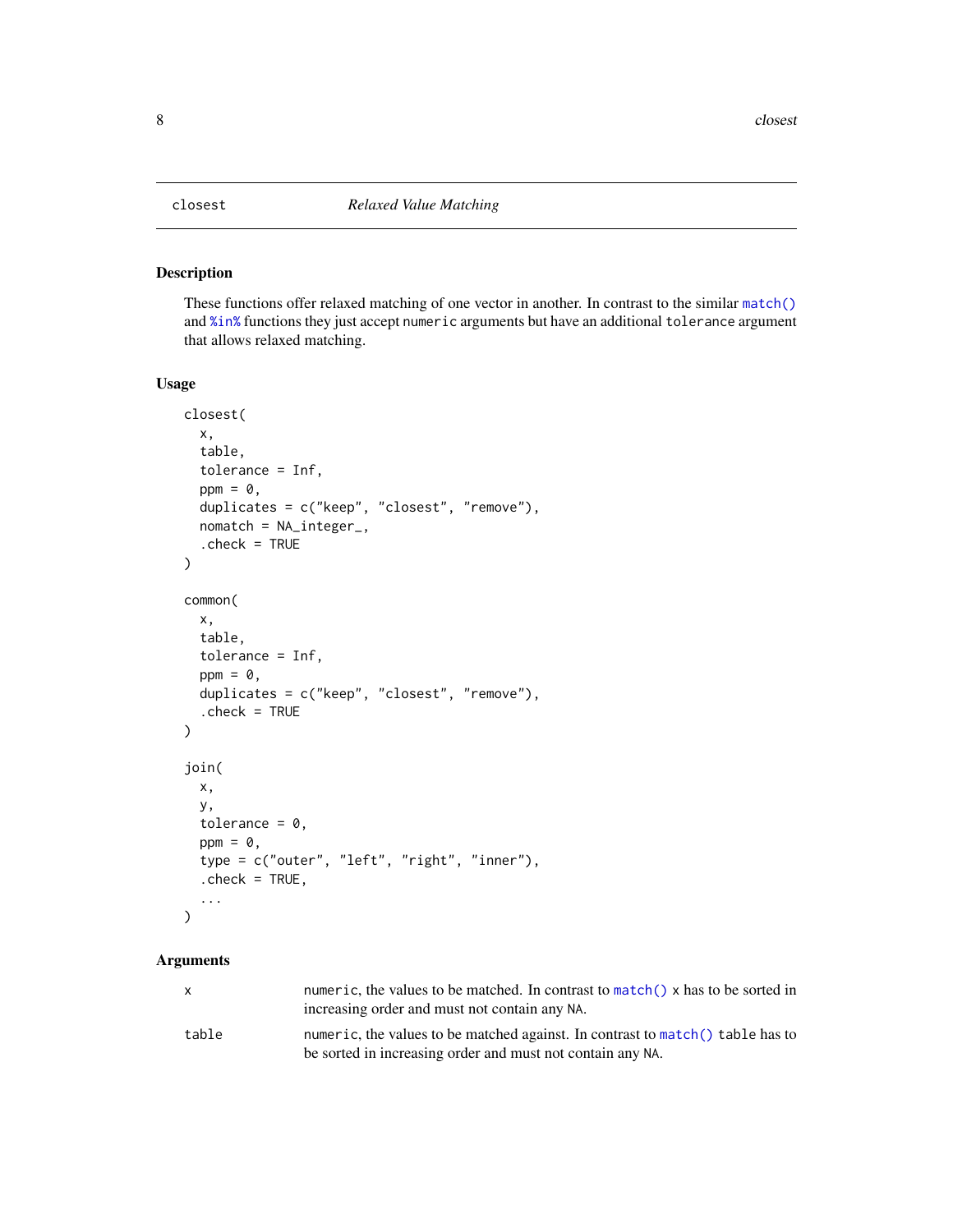#### <span id="page-8-0"></span>closest 99

| tolerance  | numeric, accepted tolerance. Could be of length one or the same length as x.                                                                                                             |
|------------|------------------------------------------------------------------------------------------------------------------------------------------------------------------------------------------|
| ppm        | numeric(1) representing a relative, value-specific parts-per-million (PPM) tol-<br>erance that is added to tolerance.                                                                    |
| duplicates | character $(1)$ , how to handle duplicated matches. Has to be one of $c$ ("keep",<br>"closest", "remove"). No abbreviations allowed.                                                     |
| nomatch    | $integer(1)$ , if the difference between the value in x and table is larger than<br>tolerance nomatch is returned.                                                                       |
| .check     | logical (1) turn off checks for increasingly sorted x and y. This should just<br>be done if it is ensured by other methods that $x$ and $y$ are sorted, see also<br>$\text{closest}()$ . |
| y          | numeric, the values to be joined. Should be sorted.                                                                                                                                      |
| type       | $character(1)$ , defines how x and y should be joined. See details for join.                                                                                                             |
| $\ddots$   | ignored.                                                                                                                                                                                 |

## Details

For closest/common the tolerance argument could be set to  $\theta$  to get the same results as for [match\(\)](#page-0-0)/[%in%](#page-0-0). If it is set to Inf (default) the index of the closest values is returned without any restriction.

It is not guaranteed that there is a one-to-one matching for neither the x to table nor the table to x matching.

If multiple elements in x match a single element in table all their corresponding indices are returned if duplicates="keep" is set (default). This behaviour is identical to [match\(\)](#page-0-0). For duplicates="closest" just the closest element in x gets the corresponding index in table and for duplicates="remove" all elements in x that match to the same element in table are set to nomatch.

If a single element in x matches multiple elements in table the *closest* is returned for duplicates="keep" or duplicates="closest" (*keeping* multiple matches isn't possible in this case because the return value should be of the same length as x). If the differences between x and the corresponding matches in table are identical the lower index (the smaller element in table) is returned. There is one exception: if the lower index is already returned for another x with a smaller difference to this index the higher one is returned for duplicates = "closer" (but only if there is no other x that is closer to the higher one). For duplicates="remove" all multiple matches are returned as nomatch as above.

.checks = TRUE tests among other input validation checks for increasingly sorted x and table arguments that are mandatory assumptions for the closest algorithm. These checks require to loop through both vectors and compare each element against its precursor. Depending on the length and distribution of x and table these checks take equal/more time than the whole closest algorithm. If it is ensured by other methods that both arguments x and table are sorted the tests could be skipped by .check = FALSE. In the case that .check = FALSE is used and one of x and table is not sorted (or decreasingly sorted) the output would be incorrect in the best case and result in infinity loop in the average and worst case.

join: joins two numeric vectors by mapping values in x with values in y and *vice versa* if they are similar enough (provided the tolerance and ppm specified). The function returns a matrix with the indices of mapped values in x and y. Parameter type allows to define how the vectors will be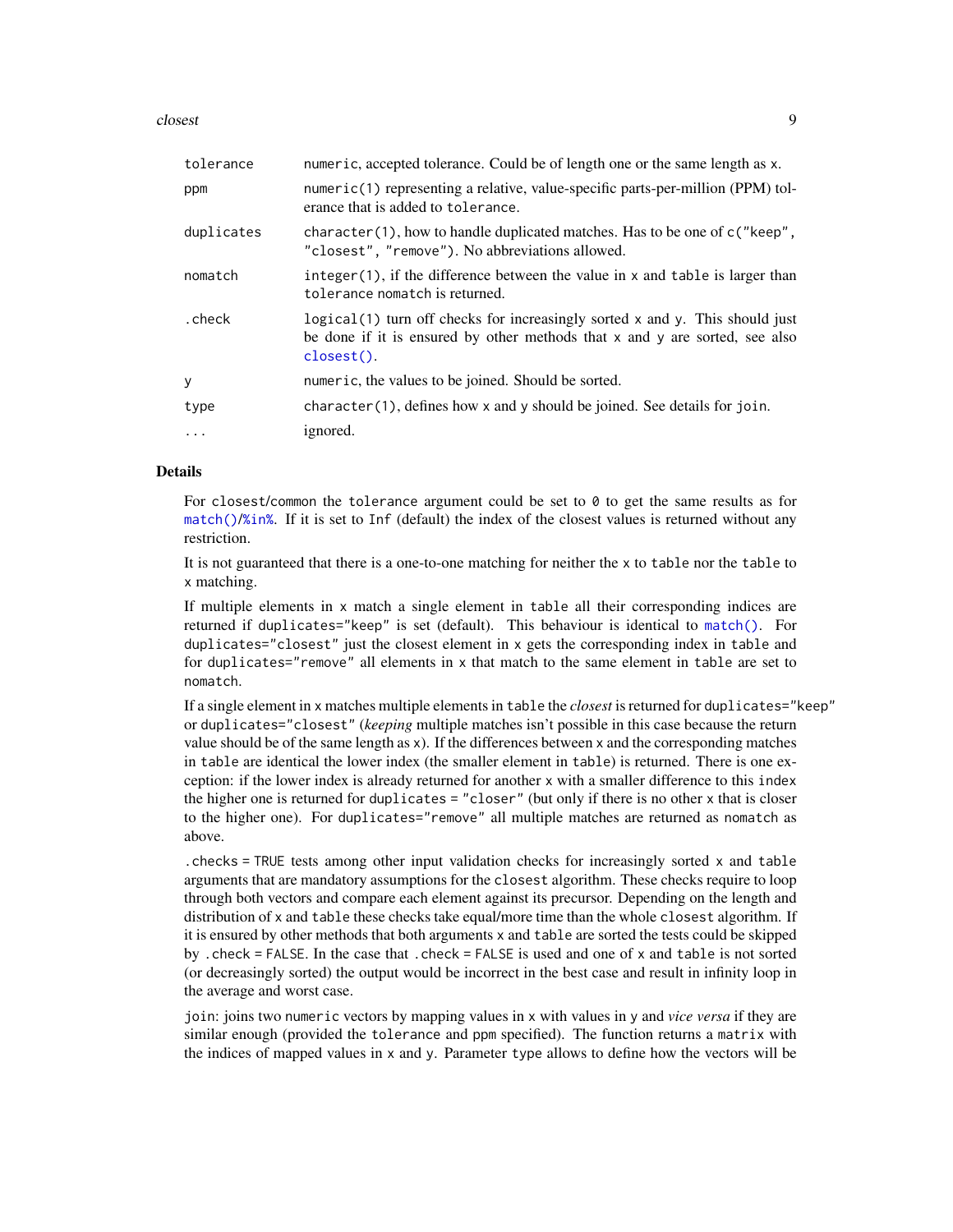joined: type = "left": values in x will be mapped to values in y, elements in y not matching any value in x will be discarded. type = "right": same as type = "left" but for y. type = "outer": return matches for all values in x and in y. type = "inner": report only indices of values that could be mapped.

#### Value

closest returns an integer vector of the same length as x giving the closest position in table of the first match or nomatch if there is no match.

common returns a logical vector of length x that is TRUE if the element in x was found in table. It is similar to [%in%](#page-0-0).

join returns a matrix with two columns, namely x and y, representing the index of the values in x matching the corresponding value in y (or NA if the value does not match).

## Note

join is based on closest(x, y, tolerance, duplicates = "closest"). That means for multiple matches just the closest one is reported.

#### Author(s)

Sebastian Gibb, Johannes Rainer

## See Also

#### [match\(\)](#page-0-0)

#### [%in%](#page-0-0)

Other grouping/matching functions: [bin\(](#page-5-1)), [gnps\(](#page-14-1))

```
## Define two vectors to match
x \leq c(1, 3, 5)y \le -1:10## Compare match and closest
match(x, y)
closest(x, y)
## If there is no exact match
x \le -x + 0.1match(x, y) # no match
closest(x, y)
## Some new values
```

```
x \leq -c(1.11, 45.02, 556.45)y <- c(3.01, 34.12, 45.021, 46.1, 556.449)
```

```
## Using a single tolerance value
closest(x, y, tolerance = 0.01)
```
<span id="page-9-0"></span>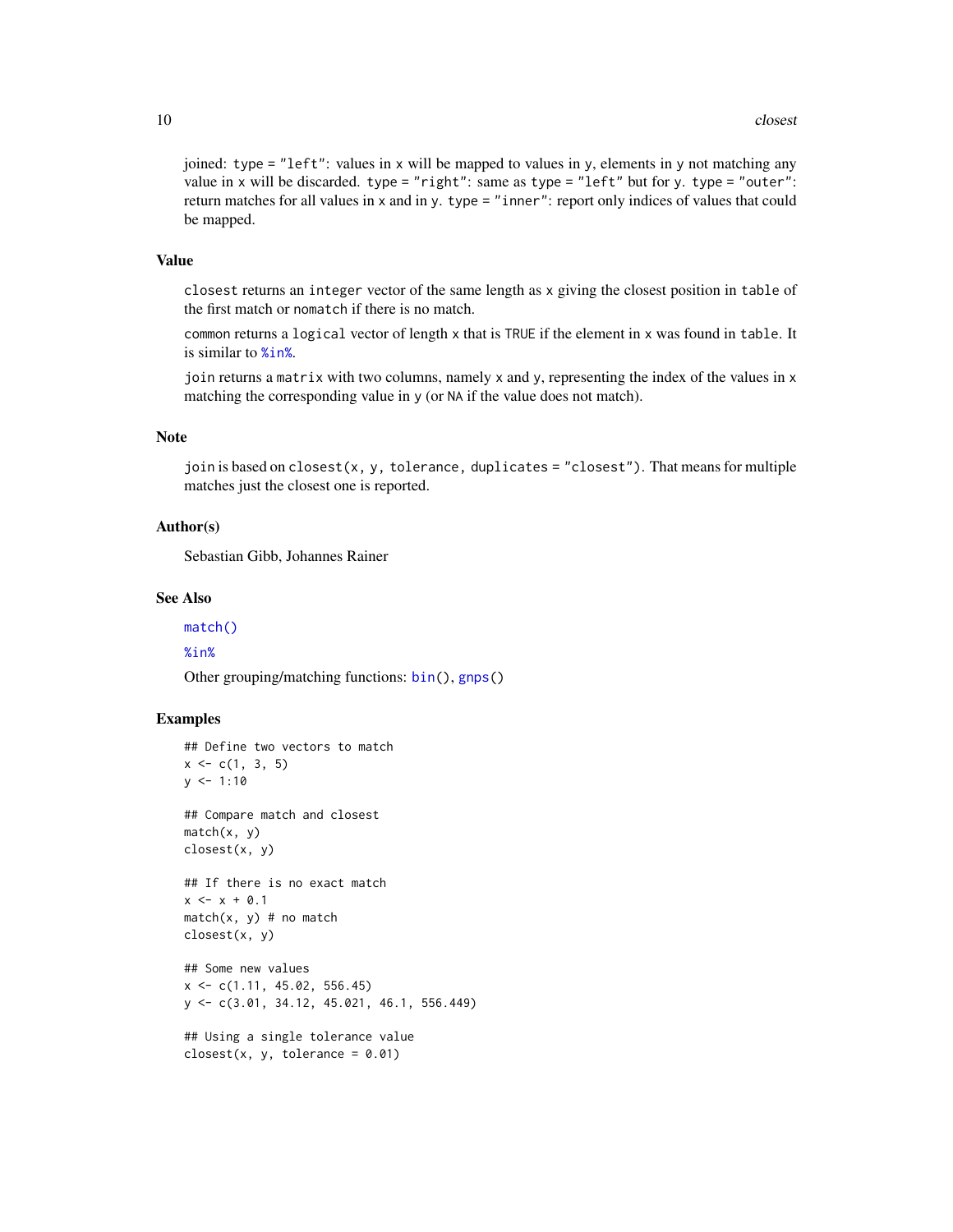#### <span id="page-10-0"></span>coerce and the coerce in the coerce in the coerce in the coerce in the coerce in the coerce in the coerce in the coerce in the coerce in the coerce in the coerce in the coerce in the coerce in the coerce in the coerce in t

```
## Using a value-specific tolerance accepting differences of 20 ppm
closest(x, y, ppm = 20)## Same using 50 ppm
closest(x, y, ppm = 50)## Sometimes multiple elements in `x` match to `table`
x \leq -c(1.6, 1.75, 1.8)y \le -1:2closest(x, y, tolerance = 0.5)
closest(x, y, tolerance = 0.5, duplicates = "closest")closest(x, y, tolerance = 0.5, duplicates = "remove")
## Are there any common values?
x <- c(1.6, 1.75, 1.8)
y \le -1:2common(x, y, tolerance = 0.5)common(x, y, tolerance = 0.5, duplicates = "closest")common(x, y, tolerance = 0.5, duplicates = "remove")## Join two vectors
x \leq -c(1, 2, 3, 6)y \leftarrow c(3, 4, 5, 6, 7)jo <- join(x, y, type = "outer")
jo
x[jo$x]
y[jo$y]
jl <- join(x, y, type = "left")
jl
x[jl$x]
y[jl$y]
jr <- join(x, y, type = "right")
jr
x[jr$x]
y[jr$y]
ji <- join(x, y, type = "inner")
ji
x[ji$x]
y[ji$y]
```
coerce *Coerce functions*

#### Description

• asInteger: convert x to an integer and throw an error if x is not a numeric.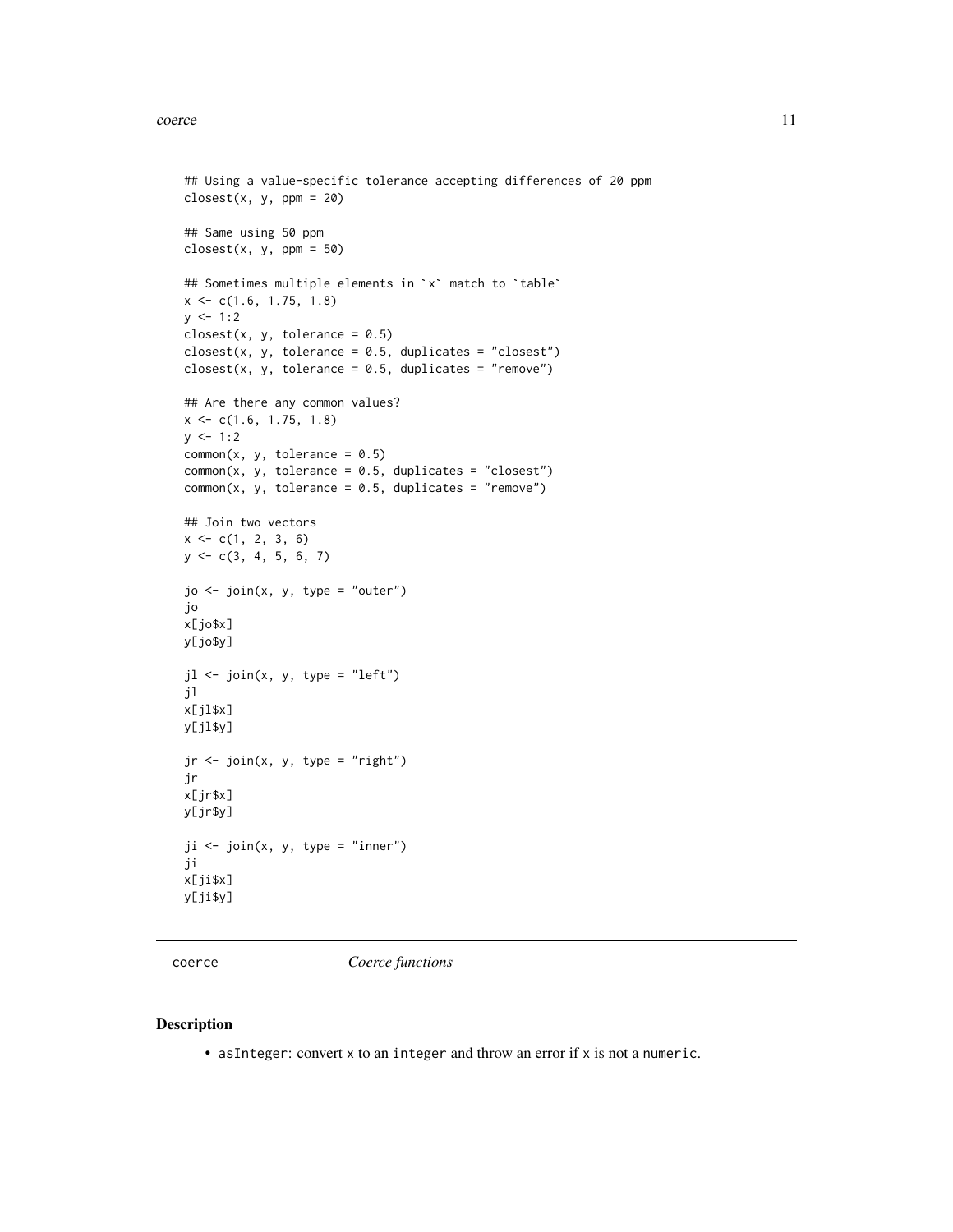#### Usage

asInteger(x)

## Arguments

x input argument.

## Author(s)

Johannes Rainer

## Examples

## Convert numeric to integer asInteger(3.4)

asInteger(3)

<span id="page-11-1"></span>colCounts *Counts the number of features*

## Description

Returns the number of non-NA features in a features by sample matrix.

## Usage

colCounts(x, ...)

#### Arguments

|   | A matrix of mode numeric. |
|---|---------------------------|
| . | Currently ignored.        |

## Value

A numeric vector of length identical to  $ncol(x)$ .

## Author(s)

Laurent Gatto

## See Also

Other Quantitative feature aggregation: [aggregate\(](#page-2-2)), [medianPolish\(](#page-24-1)), [robustSummary\(](#page-32-1))

<span id="page-11-0"></span>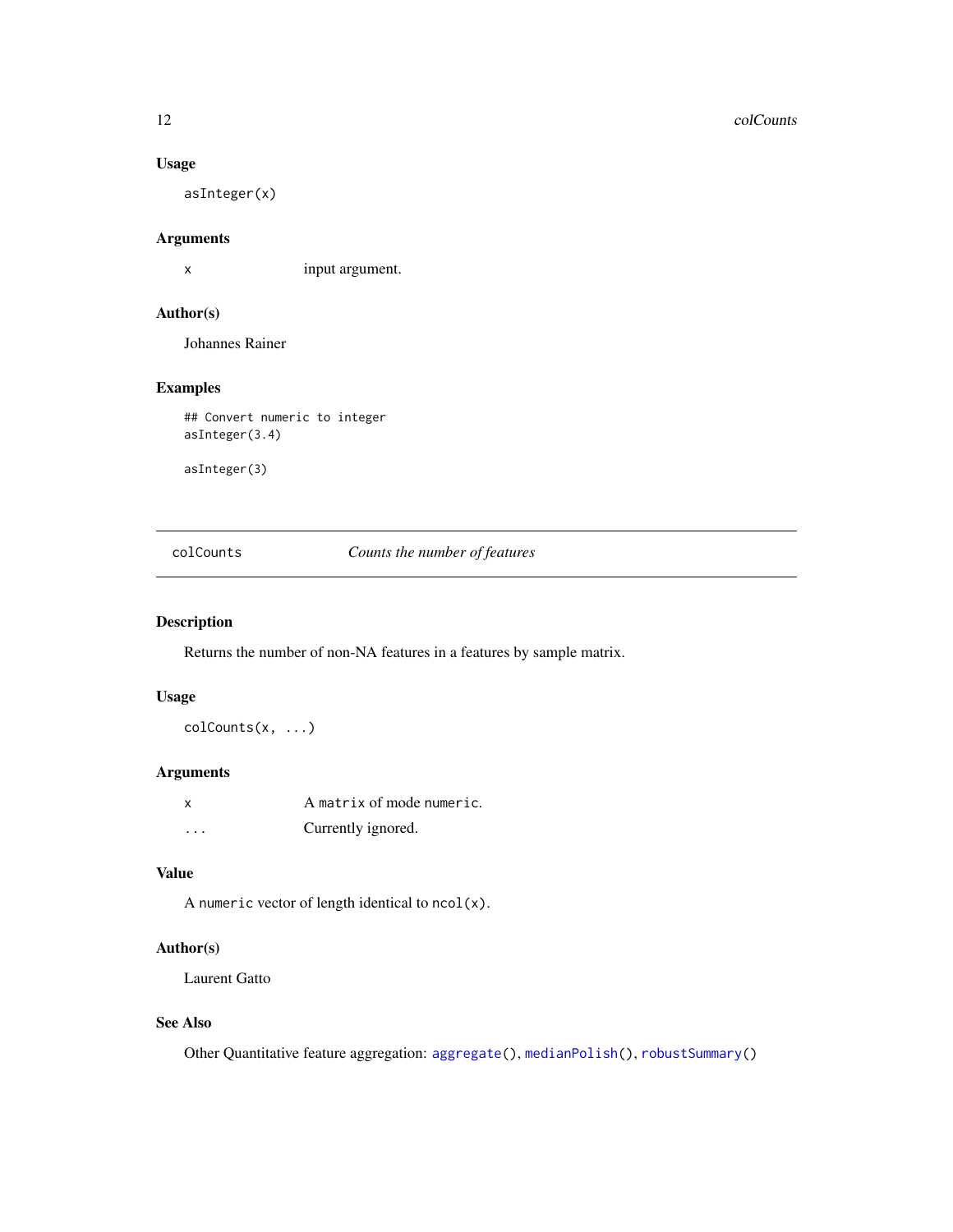#### <span id="page-12-0"></span>distance and the contract of the contract of the contract of the contract of the contract of the contract of the contract of the contract of the contract of the contract of the contract of the contract of the contract of t

#### Examples

```
m <- matrix(c(1, NA, 2, 3, NA, NA, 4, 5, 6),
            nrow = 3)colCounts(m)
m \le - matrix(rnorm(30), nrow = 3)
colCounts(m)
```

| distance | Spectra Distance/Similarity Measurements |
|----------|------------------------------------------|
|----------|------------------------------------------|

#### Description

These functions provide different normalized similariy/distance measurements.

#### Usage

 $ndotproduct(x, y, m = 0L, n = 0.5, na.m = TRUE, ...)$ dotproduct(x, y,  $m = 0$ L,  $n = 0.5$ ,  $na.rm = TRUE$ , ...)  $neuclidean(x, y, m = 0L, n = 0.5, na.m = TRUE, ...)$ navdist(x, y,  $m = 0$ L,  $n = 0.5$ ,  $na.rm = TRUE, ...$ ) nspectraangle(x, y, m =  $\theta$ L, n =  $\theta$ .5, na.rm = TRUE, ...)

#### Arguments

| $\mathsf{x}$ | matrix, two-columns e.g. $m/z$ , intensity                                                                                                                                                                 |
|--------------|------------------------------------------------------------------------------------------------------------------------------------------------------------------------------------------------------------|
| y            | matrix, two-columns e.g. $m/z$ , intensity                                                                                                                                                                 |
| m            | numeric, weighting for the first column of x and y (e.g. "mz"), default: 0 means<br>don't weight by the first column. For more details see the ndotproduct details<br>section.                             |
| n            | numeric, weighting for the second column of x and y (e.g. "intensity"), default:<br>0.5 means effectly using sqrt( $x$ [,2]) and sqrt( $y$ [,2]). For more details see<br>the ndotproduct details section. |
| $na$ . $rm$  | logical(1), should NA be removed prior to calculation (default TRUE).                                                                                                                                      |
| $\ddotsc$    | ignored.                                                                                                                                                                                                   |

## Details

All functions that calculate normalized similarity/distance measurements are prefixed with a *n*.

ndotproduct: the normalized dot product is described in Stein and Scott 1994 as:  $NDP =$  $\sum (W_1W_2)^2$  $\sum_{(W_1)^2} \sum_{(W_2)^2} (W_3)^2$ ; where  $W_i = x^m * y^n$ , where x and y are the m/z and intensity values, respectively. Please note also that  $NDP = NCos^2$ ; where NCos is the cosine value (i.e. the orthodox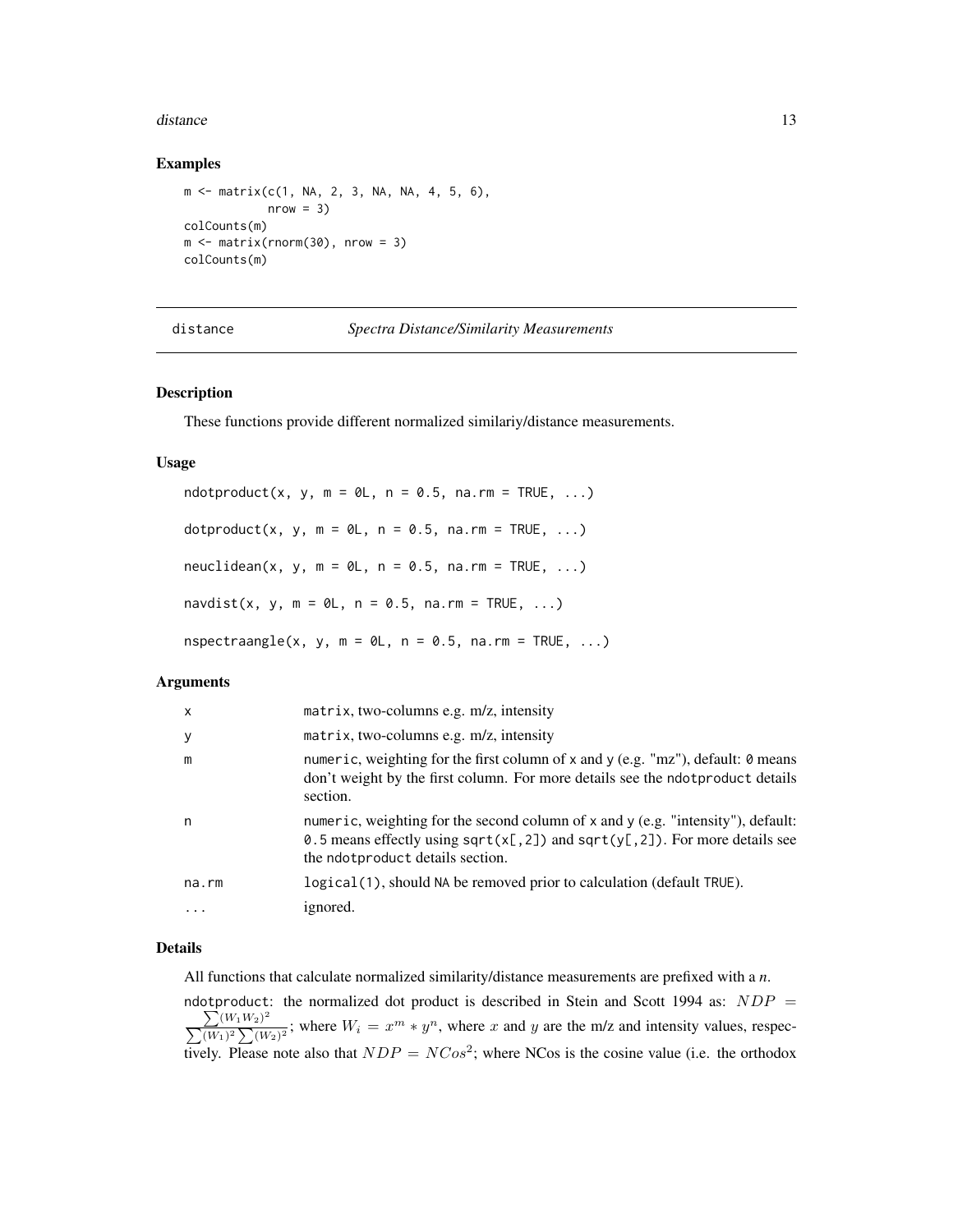normalized dot product) of the intensity vectors as described in Yilmaz et al. 2017. Stein and Scott 1994 empirically determined the optimal exponents as  $m = 3$  and  $n = 0.6$  by analyzing ca. 12000 EI-MS data of 8000 organic compounds in the NIST Mass Spectral Library. MassBank (Horai et al. 2010) uses  $m = 2$  and  $n = 0.5$  for small compounds. In general with increasing values for m, high m/z values will be taken more into account for similarity calculation. Especially when working with small molecules, a value  $n > 0$  can be set to give a weight on the m/z values to accommodate that shared fragments with higher m/z are less likely and will mean that molecules might be more similar. Increasing n will result in a higher importance of the intensity values. Most commonly  $m =$  $\theta$  and  $n = \theta$ . 5 are used.

neuclidean: the normalized euclidean distance is described in Stein and Scott 1994 as:  $NED =$  $(1 +$  $\sum ((W_1-W_2)^2)$  $\frac{U(W_1-W_2)}{sum((W_2)^2)}$ )<sup>-1</sup>; where  $W_i = x^m * y^n$ , where x and y are the m/z and intensity values, respectively. See the details section about ndotproduct for an explanation how to set m and n.

navdist: the normalized absolute values distance is described in Stein and Scott 1994 as:  $NED =$  $(1 + \frac{\sum (|W_1 - W_2|)}{sum((W_2))})^{-1}$ ; where  $W_i = x^m * y^n$ , where x and y are the m/z and intensity values, respectively. See the details section about ndotproduct for an explanation how to set m and n.

nspectraangle: the normalized spectra angle is described in Toprak et al 2014 as:  $NSA = 1 \frac{2*cos^{-1}(W_1\cdot W_2)}{\pi}$ ; where  $W_i = x^m * y^n$ , where x and y are the m/z and intensity values, respectively. The weighting was not originally proposed by Toprak et al. 2014. See the details section about ndotproduct for an explanation how to set m and n.

#### Value

 $double(1)$  value between  $0:1$ , where  $0$  is completely different and 1 identically.

#### Note

These methods are implemented as described in Stein and Scott 1994 (navdist, ndotproduct, neuclidean) and Toprak et al. 2014 (nspectraangle) but because there is no reference implementation available we are unable to guarantee that the results are identical. Note that the Stein and Scott 1994 normalized dot product method (and by extension ndotproduct) corresponds to the square of the orthodox normalized dot product (or cosine distance) used also commonly as spectrum similarity measure (Yilmaz et al. 2017). Please see also the corresponding discussion at the github pull request linked below. If you find any problems or reference implementation please open an issue at <https://github.com/rformassspectrometry/MsCoreUtils/issues>.

#### Author(s)

navdist, neuclidean, nspectraangle: Sebastian Gibb

ndotproduct: Sebastian Gibb and Thomas Naake, <thomasnaake@googlemail.com>

#### References

Stein, S. E., and Scott, D. R. (1994). Optimization and testing of mass spectral library search algorithms for compound identification. Journal of the American Society for Mass Spectrometry, 5(9), 859–866. [doi:10.1016/10440305\(94\)870098.](https://doi.org/10.1016/1044-0305%2894%2987009-8)

Yilmaz, S., Vandermarliere, E., and Lennart Martens (2017). Methods to Calculate Spectrum Similarity. In S. Keerthikumar and S. Mathivanan (eds.), Proteome Bioinformatics: Methods in Molecular Biology, vol. 1549 (pp. 81). [doi:10.1007/9781493967407\\_7.](https://doi.org/10.1007/978-1-4939-6740-7_7)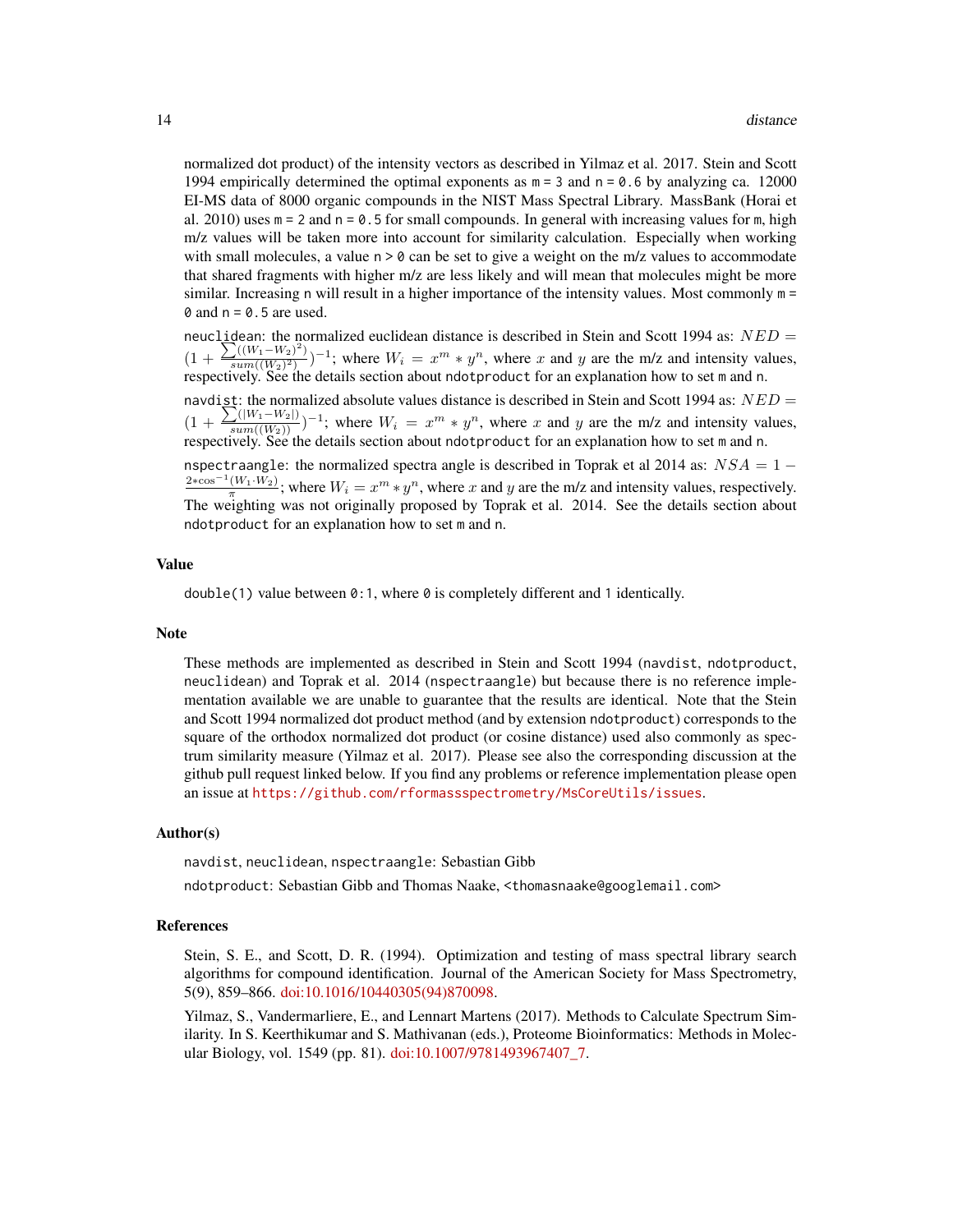<span id="page-14-0"></span>gnps and the set of the set of the set of the set of the set of the set of the set of the set of the set of the set of the set of the set of the set of the set of the set of the set of the set of the set of the set of the

Horai et al. (2010). MassBank: a public repository for sharing mass spectral data for life sciences. Journal of mass spectrometry, 45(7), 703–714. [doi:10.1002/jms.1777.](https://doi.org/10.1002/jms.1777)

Toprak et al. (2014). Conserved peptide fragmentation as a benchmarking tool for mass spectrometers and a discriminating feature for targeted proteomics. Molecular & Cellular Proteomics : MCP, 13(8), 2056–2071. [doi:10.1074/mcp.O113.036475.](https://doi.org/10.1074/mcp.O113.036475)

Pull Request for these distance/similarity measurements: [https://github.com/rformassspectro](https://github.com/rformassspectrometry/MsCoreUtils/pull/33)metry/ [MsCoreUtils/pull/33](https://github.com/rformassspectrometry/MsCoreUtils/pull/33)

#### See Also

Other distance/similarity functions: [gnps\(](#page-14-1))

#### Examples

```
x \le matrix(c(1:5, 1:5), ncol = 2, dimnames = list(c(), c("mz", "intensity")))
y \leq - matrix(c(1:5, 5:1), ncol = 2, dimnames = list(c(), c("mz", "intensity")))
ndotproduct(x, y)
ndotproduct(x, y, m = 2, n = 0.5)ndotproduct(x, y, m = 3, n = 0.6)neuclidean(x, y)
navdist(x, y)
nspectraangle(x, y)
```
<span id="page-14-1"></span>gnps *GNPS spectrum similarity scores*

#### Description

The join\_gnps and gnps functions allow to calculate spectra similarity scores as used in [GNPS.](https://gnps.ucsd.edu/) The approach matches first peaks between the two spectra directly using a user-defined ppm and/or tolerance as well as using a fixed delta m/z (considering the same ppm and tolerance) that is defined by the difference of the two spectras' precursor m/z values. For peaks that match multiple peaks in the other spectrum only the matching peak pair with the higher value/similarity is considered in the final similarity score calculation. Note that GNPS similarity scores are calculated only if the two functions are used together.

• join\_gnps: matches/maps peaks between spectra with the same approach as in GNPS: peaks are considered matching if a) the difference in their m/z values is smaller than defined by tolerance and ppm (this is the same as joinPeaks) and b) the difference of their m/z *adjusted* for the difference of the spectras' precursor is smaller than defined by tolerance and ppm. Based on this definition, peaks in x can match up to two peaks in y hence returned peak indices might be duplicated. Note that if one of xPrecursorMz or yPrecursorMz are NA or if both are the same, the results are the same as with [join\(\)](#page-7-2). The function returns a list of two integer vectors with the indices of the peaks matching peaks in the other spectrum or NA otherwise.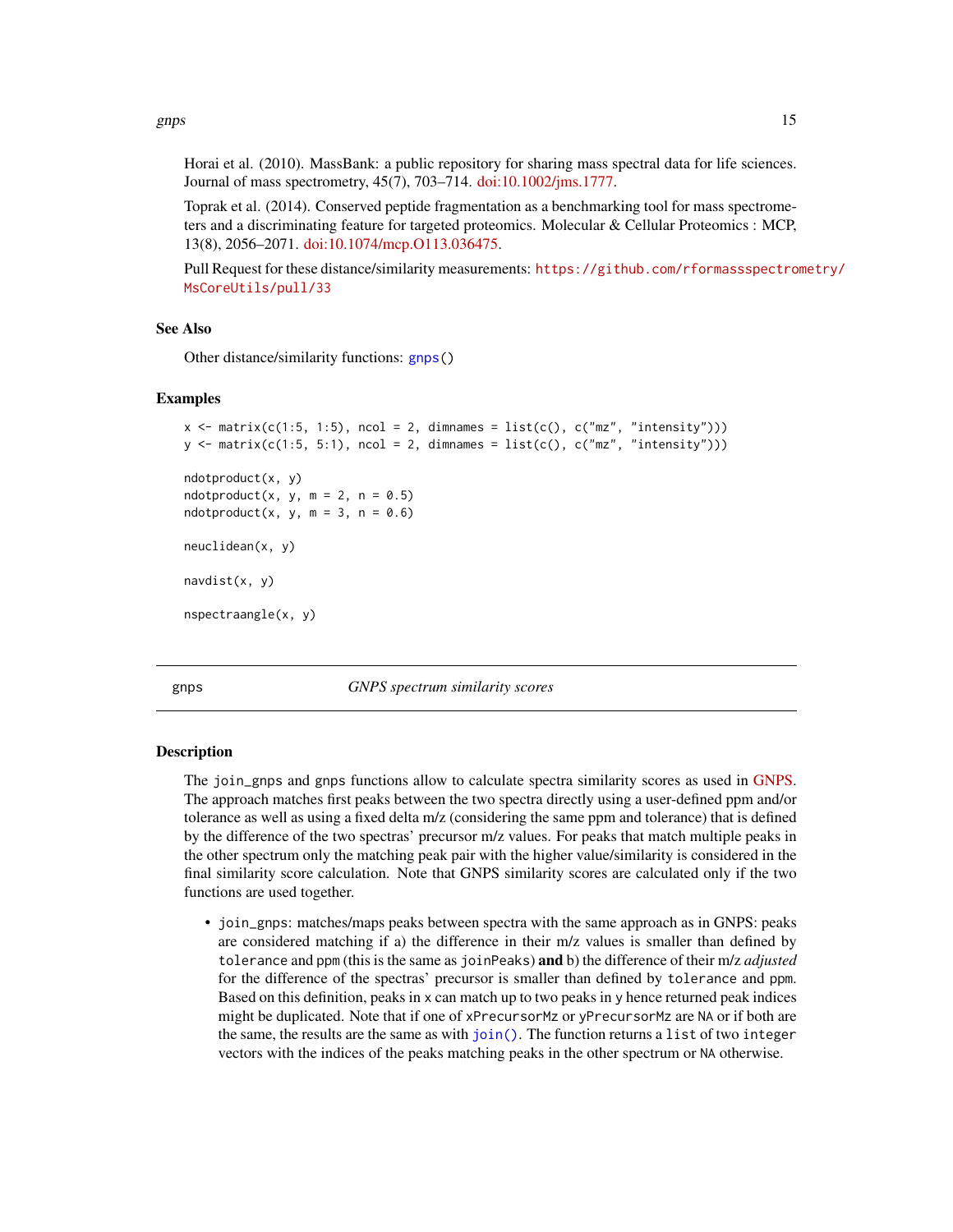<span id="page-15-0"></span>• gnps: calculates the GNPS similarity score on peak matrices' previously *aligned* (matched) with join\_gnps. For multi-mapping peaks the pair with the higher similarity are considered in the final score calculation.

## Usage

```
gnps(x, y, ...)join_gnps(
  x,
  y,
  xPrecursorMz = NA_real_,
  yPrecursorMz = NA_real_,
  tolerance = 0,
  ppm = 0,
  type = "outer",
  ...
\mathcal{L}
```
## Arguments

| X            | for join_gnps: numeric with m/z values from a spectrum. For gnps: matrix<br>with two columns "mz" and "intensity" containing the peaks aligned with<br>peaks in y (with join_gnps). |
|--------------|-------------------------------------------------------------------------------------------------------------------------------------------------------------------------------------|
| y            | for join_gnps: numeric with m/z values from a spectrum. For gnps: matrix<br>with two columns "mz" and "intensity" containing the peaks aligned with<br>peaks in x (with join_gnps). |
| $\ddots$     | for join_gnps: optional parameters passed to the join() function. For gnps:<br>ignored.                                                                                             |
| xPrecursorMz | for join_gnps: numeric(1) with the precursor $m/z$ of the spectrum $x$ .                                                                                                            |
| yPrecursorMz | for join_gnps: numeric(1) with the precursor $m/z$ of the spectrum y.                                                                                                               |
| tolerance    | for join_gnps: numeric(1) defining a constant maximal accepted difference<br>between m/z values of peaks from the two spectra to be matched/mapped.                                 |
| ppm          | for join_gnps: numeric(1) defining a relative, m/z-dependent, maximal ac-<br>cepted difference between m/z values of peaks from the two spectra to be matched/mapped.               |
| type         | for join_gnps: character(1) specifying the type of join that should be per-<br>formed. See join() for details and options. Defaults to type = "outer".                              |

## Details

The implementation of gnps bases on the R code from the publication listed in the references.

## Value

See function definition in the description section.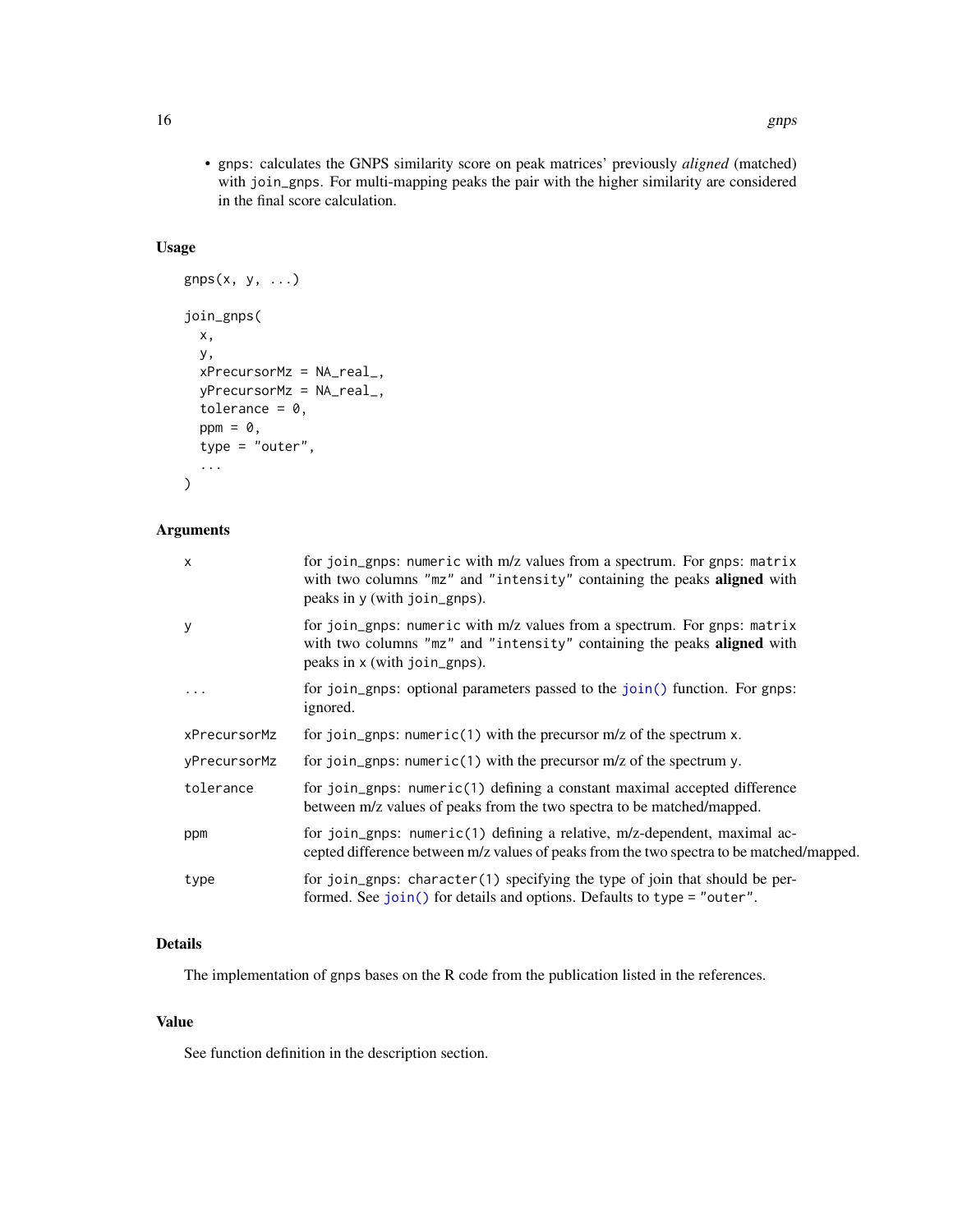#### <span id="page-16-0"></span>group that the state of the state of the state of the state of the state of the state of the state of the state of the state of the state of the state of the state of the state of the state of the state of the state of the

#### Author(s)

Johannes Rainer, Michael Witting, based on the code from Xing *et al.* (2020).

#### References

Xing S, Hu Y, Yin Z, Liu M, Tang X, Fang M, Huan T. Retrieving and Utilizing Hypothetical Neutral Losses from Tandem Mass Spectra for Spectral Similarity Analysis and Unknown Metabolite Annotation. *Anal Chem.* 2020 Nov 3;92(21):14476-14483. [doi:10.1021/acs.analchem.0c02521.](https://doi.org/10.1021/acs.analchem.0c02521)

#### See Also

Other grouping/matching functions: [bin\(](#page-5-1)), [closest\(](#page-7-1)) Other distance/similarity functions: [distance](#page-12-1)

## Examples

```
## Define spectra
x \le cbind(mz = c(10, 36, 63, 91, 93), intensity = c(14, 15, 999, 650, 1))
y \le cbind(mz = c(10, 12, 50, 63, 105), intensity = c(35, 5, 16, 999, 450))
## The precursor m/z
pmz < -91pmz_y <- 105
## Plain join identifies only 2 matching peaks
join(x[, 1], y[, 1])
## join_gnps finds 4 matches
join_gnps(x[, 1], y[, 1], pmz_x, pmz_y)
## with one of the two precursor m/z being NA, the result are the same as
## with join.
join_gnps(x[, 1], y[, 1], pmz_x, yPrecursorMz = NA)
## Calculate GNPS similarity score:
map <- join_gnps(x[, 1], y[, 1], pmz_x, pmz_y)
gnps(x[map[[1]], ], y[map[[2]], ])
```
group *Grouping of numeric values by similarity*

#### Description

The group function groups numeric values by first ordering and then putting all values into the same group if their difference is smaller defined by parameters tolerance (a constant value) and ppm (a value-specific relative value expressed in parts-per-million).

#### Usage

 $group(x, tolerance = 0, ppm = 0)$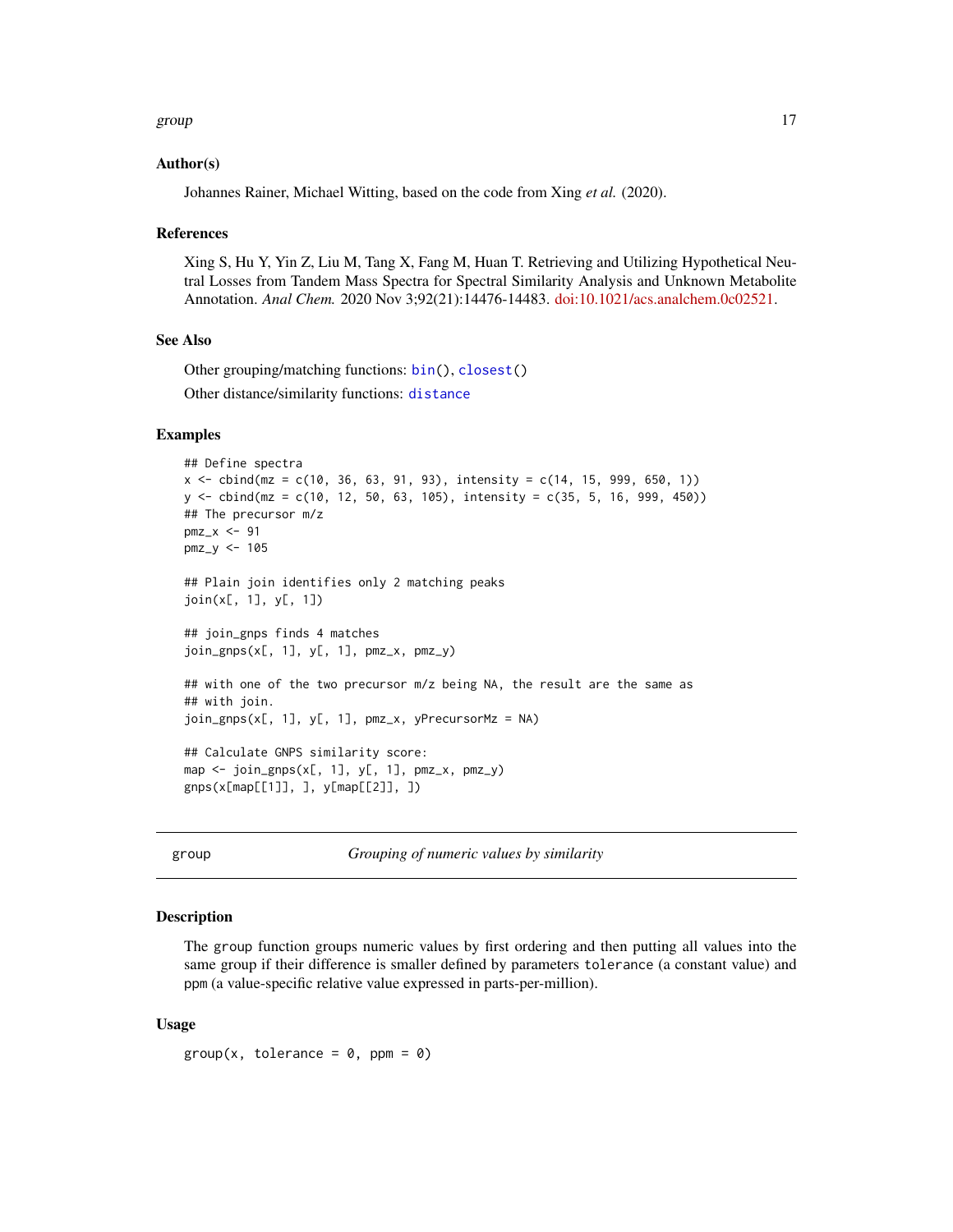#### Arguments

| x.        | increasingly ordered numeric with the values to be grouped.                                                              |
|-----------|--------------------------------------------------------------------------------------------------------------------------|
| tolerance | numeric(1) with the maximal accepted difference between values in $x$ to be<br>grouped into the same entity.             |
| ppm       | numeric(1) defining a value-dependent maximal accepted difference between<br>values in x expressed in parts-per-million. |

## Value

integer of length equal to x with the groups.

## Note

Since grouping is performed on pairwise differences between consecutive values (after ordering x), the difference between the smallest and largest value in a group can be larger than tolerance and ppm.

### Author(s)

Johannes Rainer, Sebastin Gibb

#### Examples

```
## Define a (sorted) numeric vector
x \leq -c(34, 35, 35, 35 + ppm(35, 10), 56, 56.05, 56.1)## With `ppm = 0` and `tolerance = 0` only identical values are grouped
group(x)
## With `tolerance = 0.05`
group(x, tolerance = 0.05)## Also values 56, 56.05 and 56.1 were grouped into a single group,
## although the difference between the smallest 56 and largest value in
## this group (56.1) is 0.1. The (pairwise) difference between the ordered
## values is however 0.05.
## With ppm
group(x, ppm = 10)## Same on an unsorted vector
x <- c(65, 34, 65.1, 35, 66, 65.2)
group(x, tolerance = 0.1)
```
## Values 65, 65.1 and 65.2 have been grouped into the same group.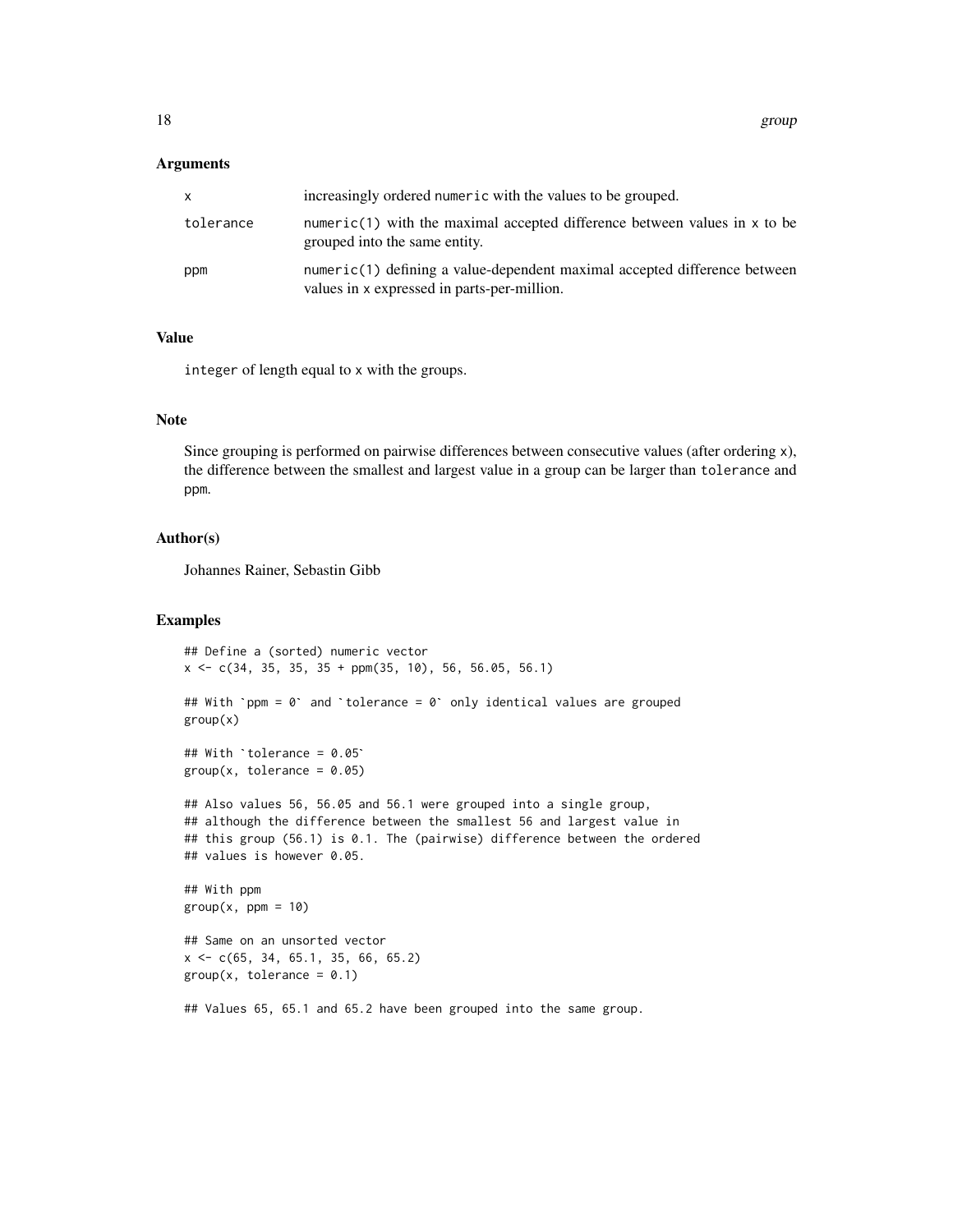<span id="page-18-0"></span>

i2index is a simple helper function to be used in subsetting functions. It checks and converts the parameter i, which can be of type integer, logical or character to integer vector that can be used as index for subsetting.

## Usage

```
i2index(i, length = length(i), names = NULL)
```
## Arguments

|        | character logical or integer used in [i] for subsetting.                                                          |
|--------|-------------------------------------------------------------------------------------------------------------------|
| length | integer representing the length of the object to be subsetted.                                                    |
| names  | character with the names (rownames or similar) of the object. This is only<br>required if i is of type character. |

## Value

integer with the indices

## Author(s)

Johannes Rainer

```
## With `i` being an `integer`
i2index(c(4, 1, 3), length = 10)## With `i` being an `integer<br>i2index(c(4, 1, 3), length =<br>## With `i` being a `logical`
i2index(c(TRUE, FALSE, FALSE, TRUE, FALSE), length = 5)
## With `i` being a `logical`<br>i2index(c(TRUE, FALSE, FALSE, T<br>## With `i` being a `character`
i2index(c("b", "a", "d"), length = 5, names = c("a", "b", "c", "d", "e"))
```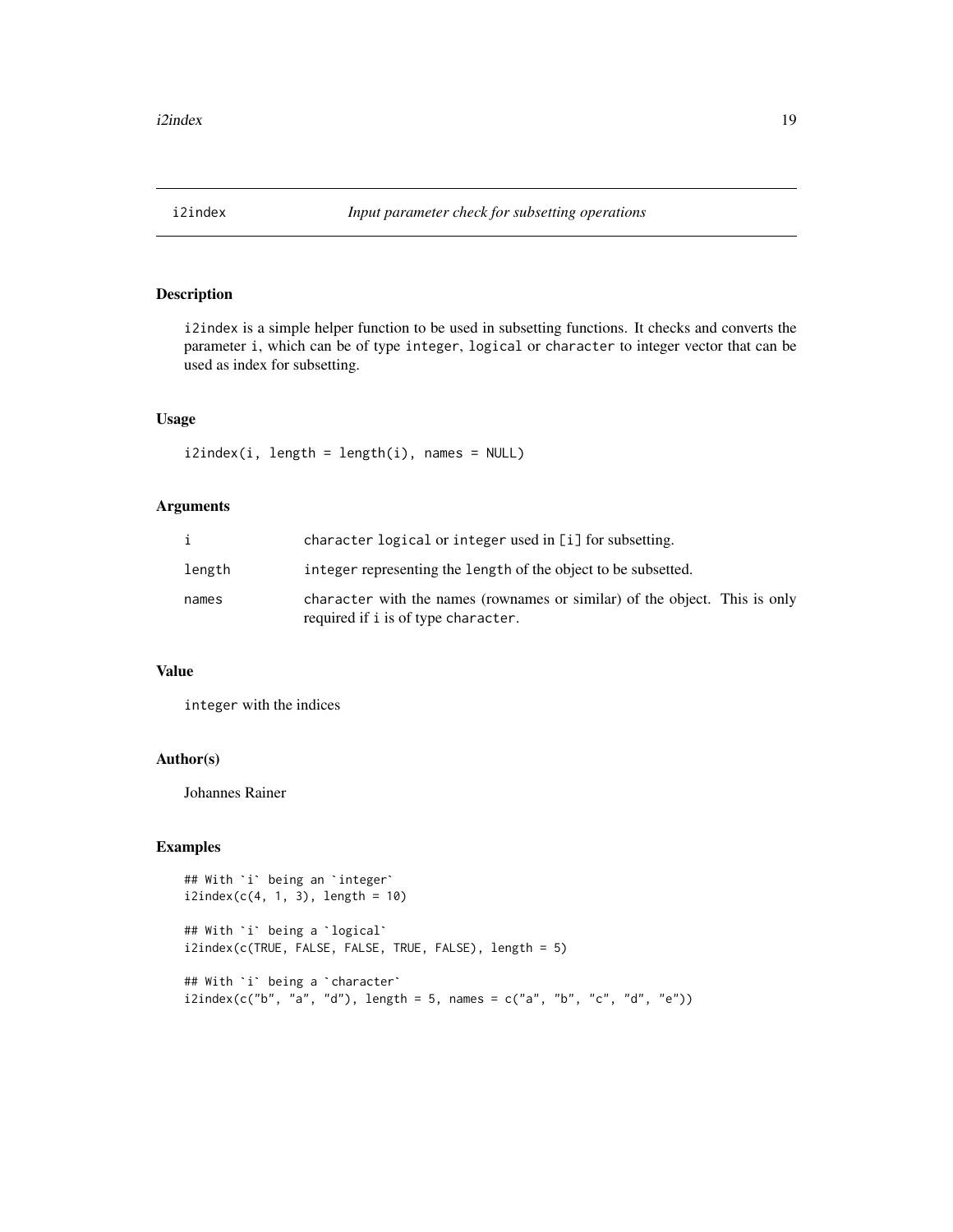<span id="page-19-0"></span>

The impute\_matrix function performs data imputation on matrix objects instance using a variety of methods (see below).

Users should proceed with care when imputing data and take precautions to assure that the imputation produce valid results, in particular with naive imputations such as replacing missing values with 0.

#### Usage

```
impute_matrix(x, method, FUN, ...)
imputeMethods()
impute\_neighbor\_average(x, k = min(x, na.rm = TRUE))impute_knn(x, ...)
impute_mle(x, \ldots)impute_bpca(x, ...)
impute_mixed(x, randna, mar, mnar, ...)
impute_min(x)
impute_zero(x)
impute_with(x, val)
impute_fun(x, FUN, ...)
```
#### Arguments

| $\mathsf{x}$ | A matrix with missing values to be imputed.                                                                                                                   |
|--------------|---------------------------------------------------------------------------------------------------------------------------------------------------------------|
| method       | $character(1)$ defining the imputation method. See impute Methods () for avail-<br>able ones.                                                                 |
| FUN          | A user-provided function that takes a matrix as input and returns an imputed<br>matrix of identical dimensions.                                               |
| $\cdots$     | Additional parameters passed to the inner imputation function.                                                                                                |
| k            | numeric(1) providing the imputation value used for the first and last samples if<br>they contain an NA. The default is to use the smallest value in the data. |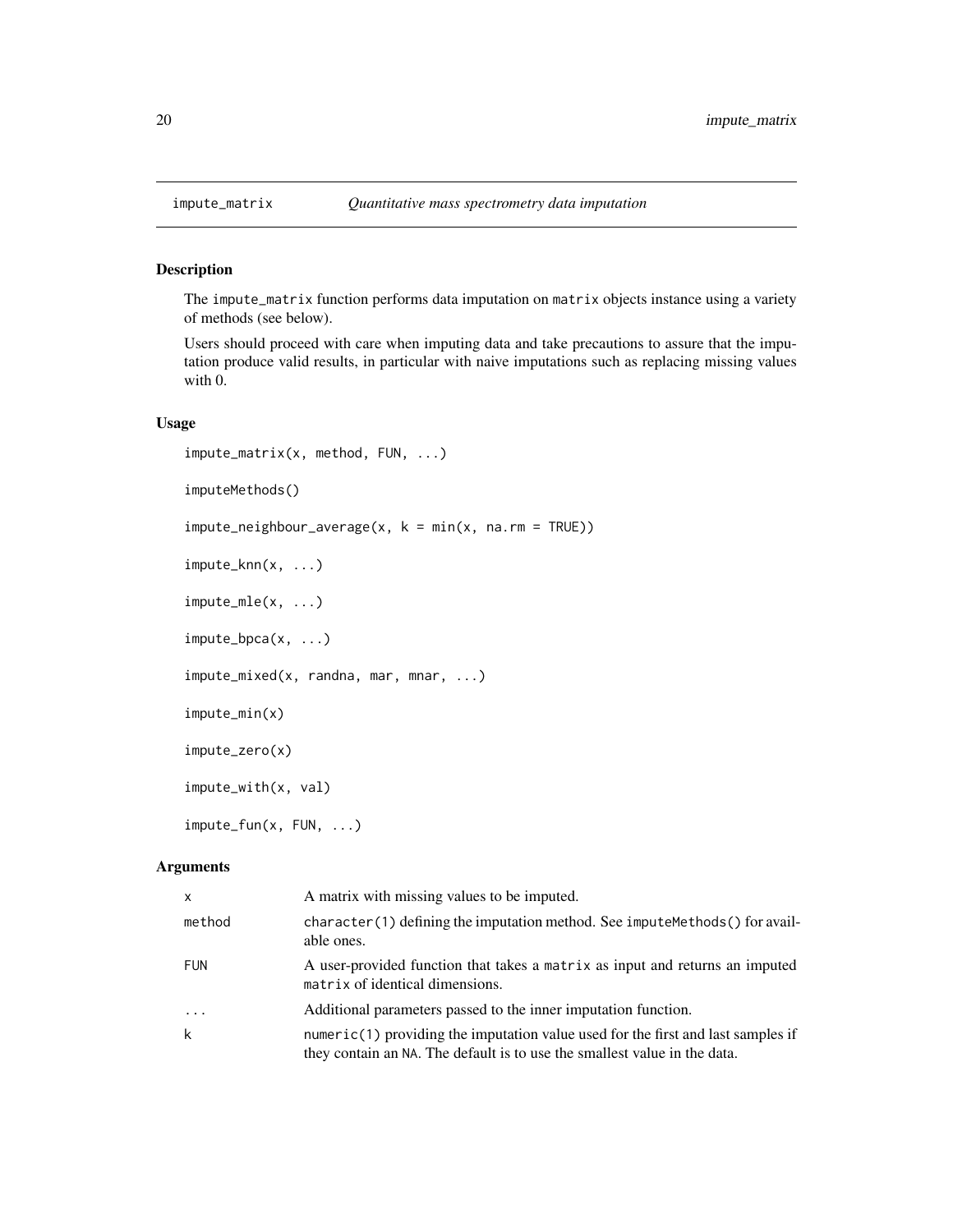#### <span id="page-20-0"></span>impute\_matrix 21

| randna | logical of length equal to nrow(object) defining which rows are missing at<br>random. The other ones are considered missing not at random. Only relevant<br>when methods is mixed. |
|--------|------------------------------------------------------------------------------------------------------------------------------------------------------------------------------------|
| mar    | Imputation method for values missing at random. See method above.                                                                                                                  |
| mnar   | Imputation method for values missing not at random. See method above.                                                                                                              |
| val    | numeric(1) used to replace all missing values.                                                                                                                                     |

#### Details

There are two types of mechanisms resulting in missing values in LC/MSMS experiments.

- Missing values resulting from absence of detection of a feature, despite ions being present at detectable concentrations. For example in the case of ion suppression or as a result from the stochastic, data-dependent nature of the MS acquisition method. These missing value are expected to be randomly distributed in the data and are defined as missing at random (MAR) or missing completely at random (MCAR).
- Biologically relevant missing values resulting from the absence of the low abundance of ions (below the limit of detection of the instrument). These missing values are not expected to be randomly distributed in the data and are defined as missing not at random (MNAR).

MNAR features should ideally be imputed with a left-censor method, such as QRILC below. Conversely, it is recommended to use host deck methods such nearest neighbours, Bayesian missing value imputation or maximum likelihood methods when values are missing at random.

Currently, the following imputation methods are available.

- *MLE*: Maximum likelihood-based imputation method using the EM algorithm. Implemented in the norm:: $\text{imp}$ .norm(). function. See norm:: $\text{imp}$ .norm() for details and additional parameters. Note that here, ... are passed to the [norm::em.norm()function, rather to the actual imputation func
- *bpca*: Bayesian missing value imputation are available, as implemented in the pcaMethods::pca() function. See pcaMethods:: pca() for details and additional parameters.
- *knn*: Nearest neighbour averaging, as implemented in the impute:: impute.knn function. See [impute::impute.knn\(\)](#page-0-0)] for details and additional parameters.
- *QRILC*: A missing data imputation method that performs the imputation of left-censored missing data using random draws from a truncated distribution with parameters estimated using quantile regression. Implemented in the imputeLCMD::impute.QRILC function. [imputeLCMD::impute.QRILC\(\)](#page-0-0) for details and additional parameters.
- *MinDet*: Performs the imputation of left-censored missing data using a deterministic minimal value approach. Considering a expression data with *n* samples and *p* features, for each sample, the missing entries are replaced with a minimal value observed in that sample. The minimal value observed is estimated as being the q-th quantile (default  $q = 0.01$ ) of the observed values in that sample. Implemented in the imputeLCMD:: impute.MinDet function. See imputeLCMD:: impute.MinDet() for details and additional parameters.
- *MinProb*: Performs the imputation of left-censored missing data by random draws from a Gaussian distribution centred to a minimal value. Considering an expression data matrix with *n* samples and *p* features, for each sample, the mean value of the Gaussian distribution is set to a minimal observed value in that sample. The minimal value observed is estimated as being the q-th quantile (default  $q = 0.01$ ) of the observed values in that sample. The standard deviation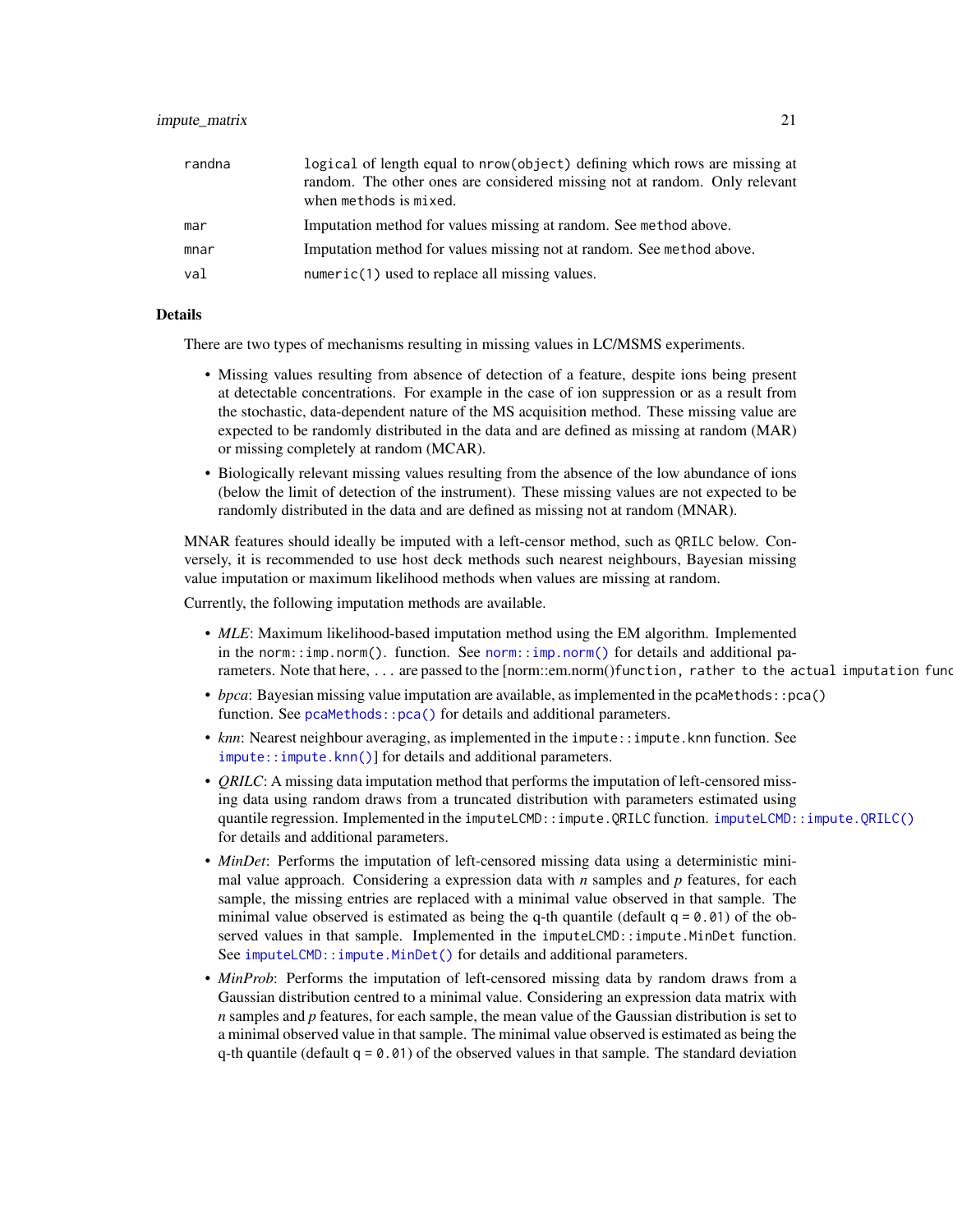<span id="page-21-0"></span>is estimated as the median of the feature standard deviations. Note that when estimating the standard deviation of the Gaussian distribution, only the peptides/proteins which present more than 50\ are considered. Implemented in the imputeLCMD::impute.MinProb function. See [imputeLCMD::impute.MinProb\(\)](#page-0-0) for details and additional parameters.

- *min*: Replaces the missing values with the smallest non-missing value in the data.
- *zero*: Replaces the missing values with 0.
- *mixed*: A mixed imputation applying two methods (to be defined by the user as mar for values missing at random and mnar for values missing not at random, see example) on two [MCA](#page-0-0)R/MNAR subsets of the data (as defined by the user by a randna logical, of length equal to nrow(object)).
- *nbavg*: Average neighbour imputation for fractions collected along a fractionation/separation gradient, such as sub-cellular fractions. The method assumes that the fraction are ordered along the gradient and is invalid otherwise.

Continuous sets NA value at the beginning and the end of the quantitation vectors are set to the lowest observed value in the data or to a user defined value passed as argument k. Then, when a missing value is flanked by two non-missing neighbouring values, it is imputed by the mean of its direct neighbours.

- *with*: Replaces all missing values with a user-provided value.
- *none*: No imputation is performed and the missing values are left untouched. Implemented in case one wants to only impute value missing at random or not at random with the *mixed* method.

The imputeMethods() function returns a vector with valid imputation method arguments.

## Author(s)

Laurent Gatto

#### References

Olga Troyanskaya, Michael Cantor, Gavin Sherlock, Pat Brown, Trevor Hastie, Robert Tibshirani, David Botstein and Russ B. Altman, Missing value estimation methods for DNA microarrays Bioinformatics (2001) 17 (6): 520-525.

Oba et al., A Bayesian missing value estimation method for gene expression profile data, Bioinformatics (2003) 19 (16): 2088-2096.

Cosmin Lazar (2015). imputeLCMD: A collection of methods for left-censored missing data imputation. R package version 2.0. <http://CRAN.R-project.org/package=imputeLCMD>.

Lazar C, Gatto L, Ferro M, Bruley C, Burger T. Accounting for the Multiple Natures of Missing Values in Label-Free Quantitative Proteomics Data Sets to Compare Imputation Strategies. J Proteome Res. 2016 Apr 1;15(4):1116-25. doi: 10.1021/acs.jproteome.5b00981. PubMed PMID:26906401.

```
## test data
set.seed(42)
m \leq - matrix(rlnorm(60), 10)
dimnames(m) <- list(letters[1:10], LETTERS[1:6])
```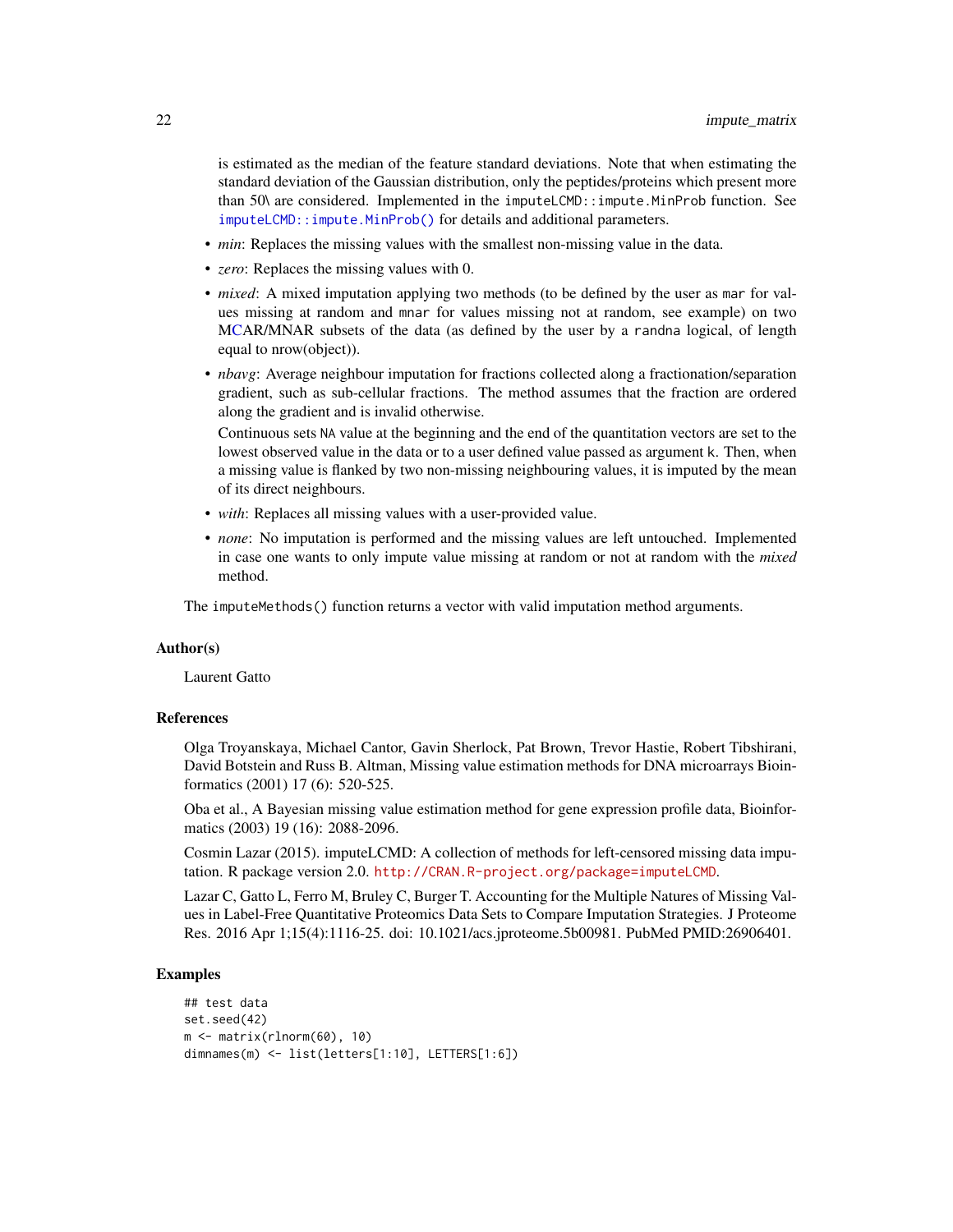## <span id="page-22-0"></span>isPeaksMatrix 23

```
m[sample(60, 10)] <- NA
## available methods
imputeMethods()
impute_matrix(m, method = "zero")
impute_matrix(m, method = "min")
impute_matrix(m, method = "knn")
## same as impute_zero
impute_matrix(m, method = "with", val = 0)## impute with half of the smalles value
impute_matrix(m, method = "with",
              val = min(m, na.rm = TRUE) * 0.5)## all but third and fourth features' missing values
## are the result of random missing values
randna <- rep(TRUE, 10)
randna[c(3, 9)] \leftarrow FALSEimpute_matrix(m, method = "mixed",
              randna = randna,
              mar = "knn",mnar = "min")## user provided (random) imputation function
random_imp \leq function(x) {
  m <- mean(x, na.rm = TRUE)
  sdev \leq sd(x, na.rm = TRUE)
  n \leftarrow sum(is.na(x))x[i s, na(x)] <- rnorm(n, mean = m, sd = sdev)
  x
}
impute_matrix(m, FUN = random_imp)
```
<span id="page-22-1"></span>isPeaksMatrix *Check functions*

#### Description

These functions are used to check input arguments.

## Usage

isPeaksMatrix(x)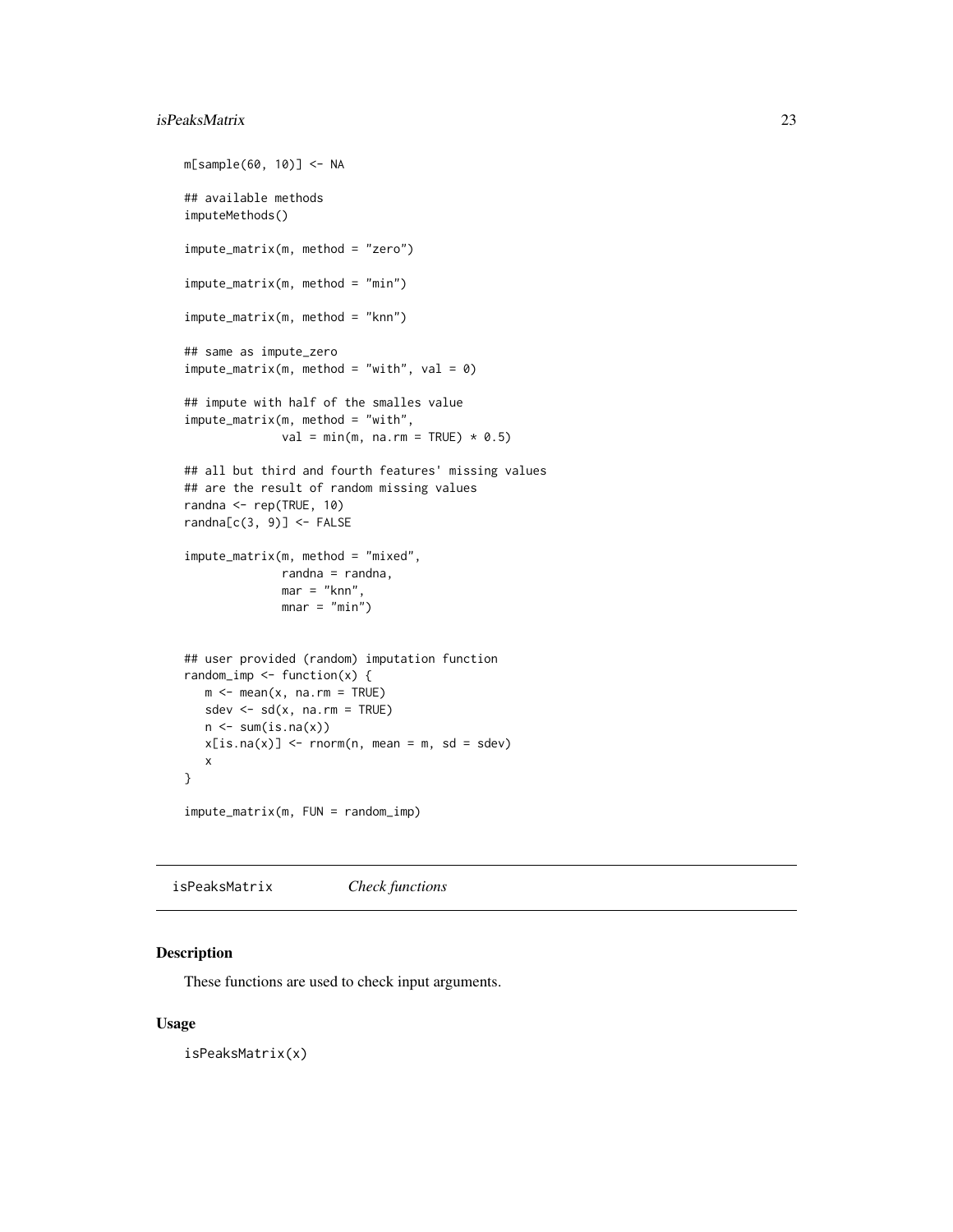#### <span id="page-23-0"></span>Arguments

x object to test.

## Details

isPeaksMatrix: test for a numeric matrix with two columns named "mz" and "intensity". The "mz" column has to be sorted increasingly.

#### Value

logical(1), TRUE if checks are successful otherwise FALSE.

## Author(s)

Sebastian Gibb

## See Also

Other helper functions for developers: [between\(](#page-4-1)), [rbindFill\(](#page-28-1)), [validPeaksMatrix\(](#page-36-1)), [vapply1c\(](#page-38-1)), [which.first\(](#page-39-1))

## Examples

```
isPeaksMatrix(1:2)
isPeaksMatrix(cbind(mz = 2:1, intensity = 1:2))
isPeaksMatrix(cbind(mz = 1:2, intensity = 1:2))
```
<span id="page-23-1"></span>localMaxima *Local Maxima*

## Description

This function finds local maxima in a numeric vector. A local maximum is defined as maximum in a window of the current index +/- hws.

## Usage

 $localMaxima(x, hws = 1L)$ 

## Arguments

|     | numeric, vector that should be searched for local maxima.                                         |
|-----|---------------------------------------------------------------------------------------------------|
| hws | integer $(1)$ , half window size, the resulting window reaches from $(i - hws)$ : $(i$<br>+ hws). |

## Value

A logical of the same length as x that is TRUE for each local maxima.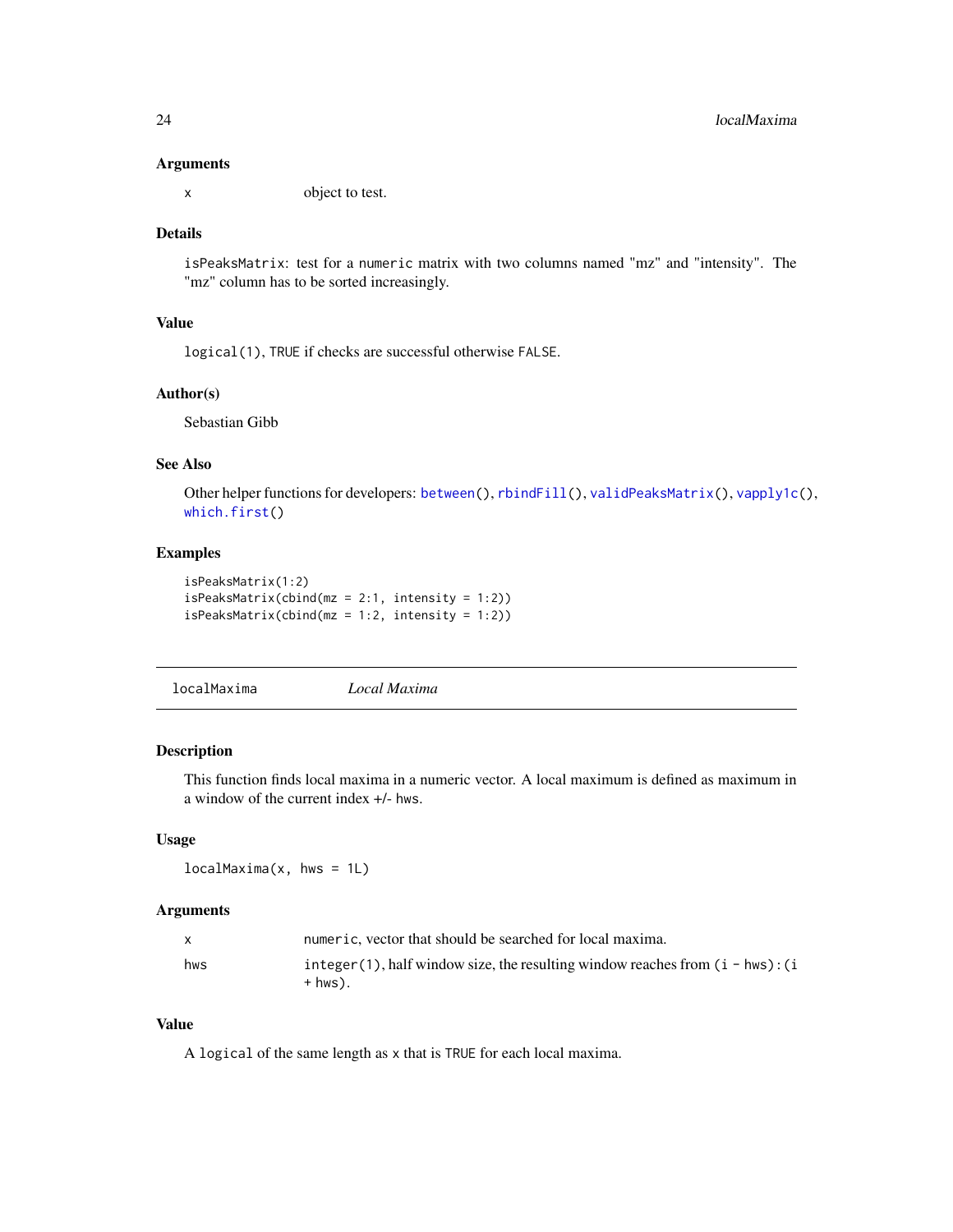## <span id="page-24-0"></span>medianPolish 25

## Author(s)

Sebastian Gibb

#### See Also

Other extreme value functions: [.peakRegionMask\(](#page-0-0)), [refineCentroids\(](#page-29-1)), [valleys\(](#page-37-1))

#### Examples

```
x <- c(1:5, 4:1, 1:10, 9:1, 1:5, 4:1)
localMaxima(x)
localMaxima(x, hws = 10)
```
<span id="page-24-1"></span>medianPolish *Return the Median Polish (Robust Twoway Decomposition) of a matrix*

## Description

Fits an additive model (two way decomposition) using Tukey's median polish procedure using [stats::medpolish\(\)](#page-0-0).

## Usage

medianPolish(x, verbose = FALSE, ...)

## Arguments

| x       | A matrix of mode numeric.                          |
|---------|----------------------------------------------------|
| verbose | Default is FALSE.                                  |
| $\cdot$ | Additional arguments passed to stats::medpolish(). |

## Value

A numeric vector of length identical to  $ncol(x)$ .

## Author(s)

Laurent Gatto

## See Also

Other Quantitative feature aggregation: [aggregate\(](#page-2-2)), [colCounts\(](#page-11-1)), [robustSummary\(](#page-32-1))

## Examples

 $x \le -$  matrix(rnorm(30), nrow = 3) medianPolish(x)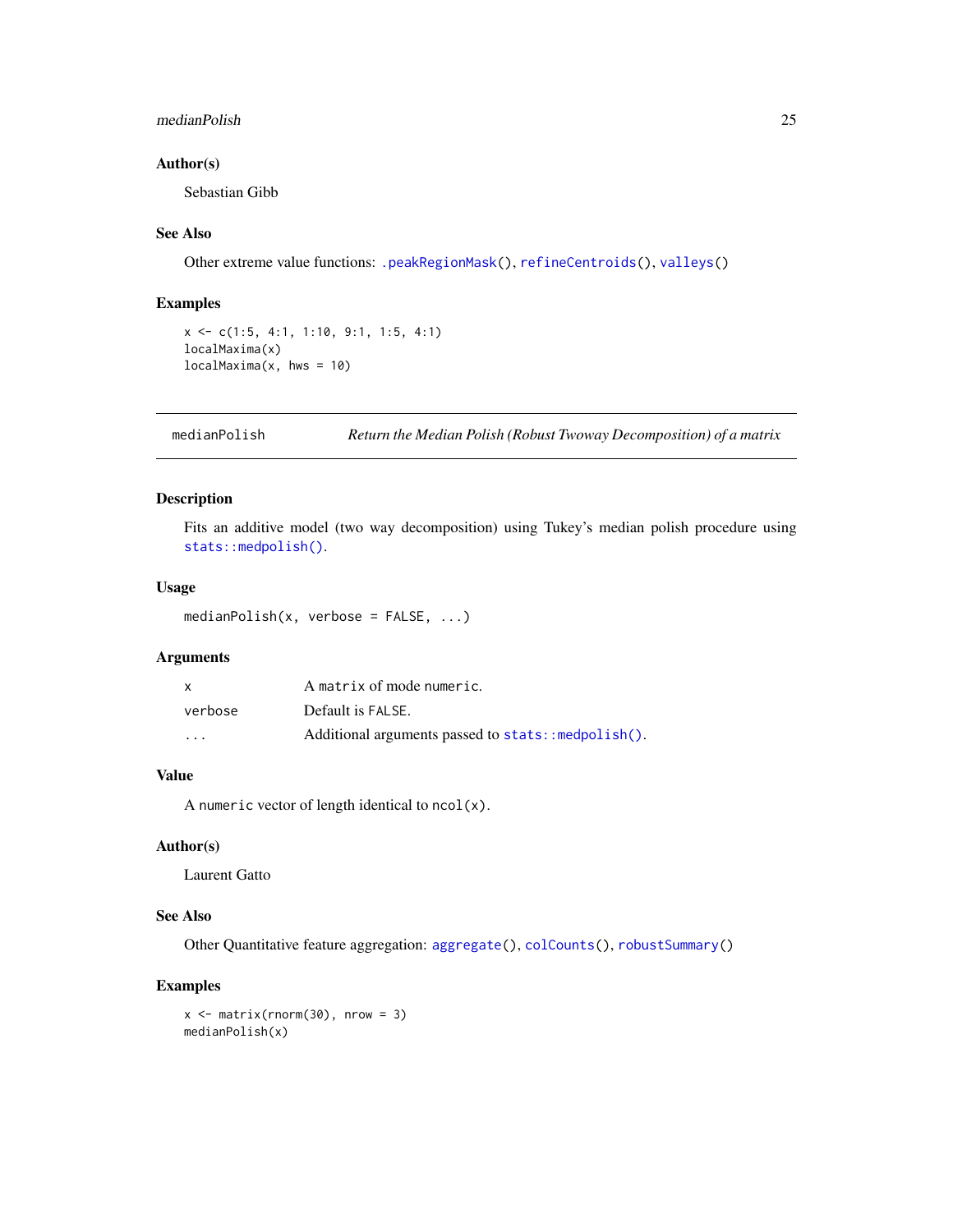<span id="page-25-1"></span><span id="page-25-0"></span>

This functions estimate the noise in the data.

## Usage

 $noise(x, y, method = c("MAD", "SuperSmoother"), ...)$ 

## Arguments

| X      | numeric, x values for noise estimation (e.g. $mz$ )                                                                |
|--------|--------------------------------------------------------------------------------------------------------------------|
| y      | numeric, y values for noise estimation (e.g. intensity)                                                            |
| method | character(1) used method. Currently MAD (median absolute deviation) and<br>Friedman's SuperSmoother are supported. |
|        | further arguments passed to method.                                                                                |

## Value

A numeric of the same length as x with the estimated noise.

## Author(s)

Sebastian Gibb

## See Also

[stats::mad\(\)](#page-0-0), [stats::supsmu\(\)](#page-0-0)

Other noise estimation and smoothing functions: [smooth\(](#page-34-1))

```
x < -1:20y <- c(1:10, 10:1)
noise(x, y)
noise(x, y, method = "SuperSmoother", span = 1 / 3)
```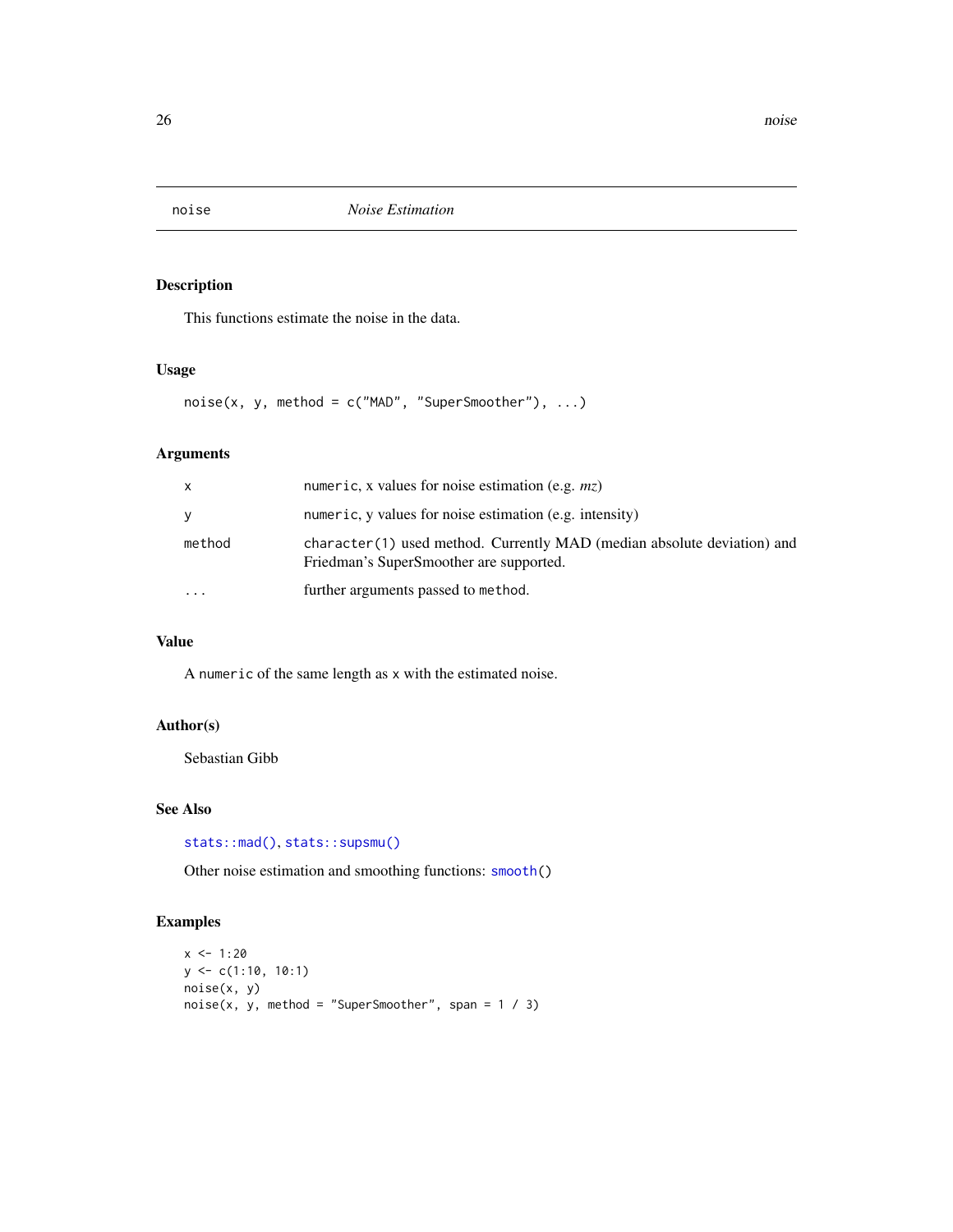<span id="page-26-0"></span>normalizeMethods *Quantitative data normalisation*

#### **Description**

Function to normalise a matrix of quantitative omics data. The nature of the normalisation is controlled by the method argument, described below.

#### Usage

```
normalizeMethods()
```
normalize\_matrix(x, method, ...)

#### Arguments

|                         | A matrix to be normalised.                                                                    |
|-------------------------|-----------------------------------------------------------------------------------------------|
| method                  | character(1) defining the normalisation method. See normalizemethods()<br>for available ones. |
| $\cdot$ $\cdot$ $\cdot$ | Additional parameters passed to the inner normalisation function.                             |

## Details

The method parameter can be one of "sum", "max", "center.mean", "center.median", "div.mean", "div.median", "diff.meda", "quantiles", "quantiles.robust" or "vsn". The normalizeMethods() function returns a vector of available normalisation methods.

- For "sum" and "max", each feature's intensity is divided by the maximum or the sum of the feature respectively. These two methods are applied along the features (rows).
- "center.mean" and "center.median" center the respective sample (column) intensities by subtracting the respective column means or medians. "div.mean" and "div.median" divide by the column means or medians.
- "diff.median" centers all samples (columns) so that they all match the grand median by subtracting the respective columns medians differences to the grand median.
- Using "quantiles" or "quantiles.robust" applies (robust) quantile normalisation, as implemented in [preprocessCore::normalize.quantiles\(\)](#page-0-0) and [preprocessCore::normalize.quantiles.robust\(\)](#page-0-0). "vsn" uses the [vsn::vsn2\(\)](#page-0-0) function. Note that the latter also glog-transforms the intensities. See respective manuals for more details and function arguments.

#### Value

A normalised matrix of dimensions dim(x).

#### Author(s)

Laurent Gatto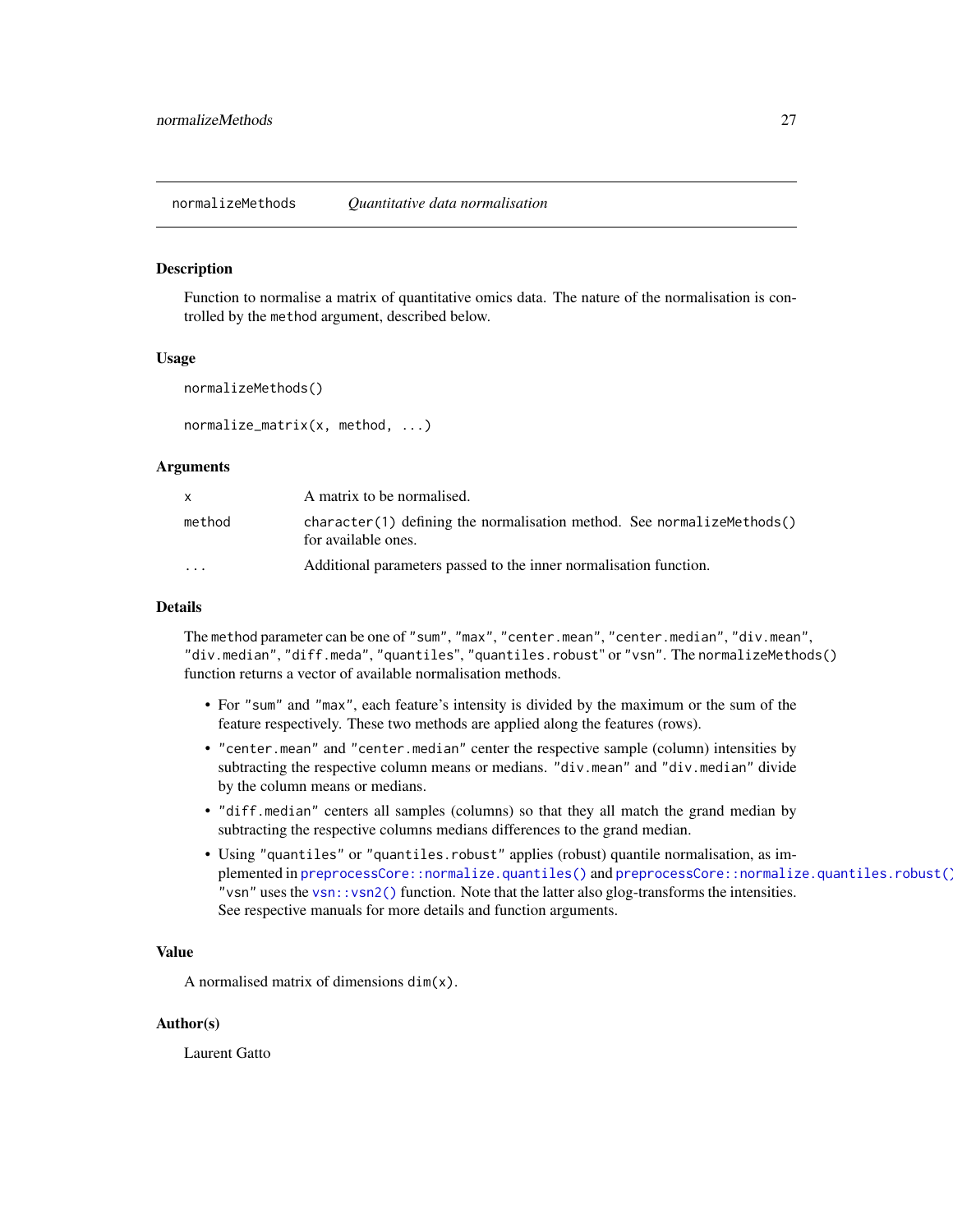## <span id="page-27-0"></span>See Also

The [scale\(\)](#page-0-0) function that centers (like center.mean above) and scales.

## Examples

```
normalizeMethods()
## test data
set.seed(42)
m <- matrix(rlnorm(60), 10)
normalize_matrix(m, method = "sum")normalize_matrix(m, method = "max")normalize_matrix(m, method = "quantiles")
normalize_matrix(m, method = "center.mean")
```
#### ppm *PPM - Parts per Million*

## Description

ppm is a small helper function to determine the parts-per-million for a user-provided value and ppm.

#### Usage

ppm(x, ppm)

## Arguments

|     | numeric, value(s) used for ppm calculation, e.g. $mz$ value(s). |
|-----|-----------------------------------------------------------------|
| ppm | numeric, parts-per-million $(ppm)$ value $(s)$ .                |

## Value

numeric: parts-per-million of x (always a positive value).

## Author(s)

Sebastian Gibb

## Examples

ppm(c(1000, 2000), 5) ppm(c(-300, 200), 5)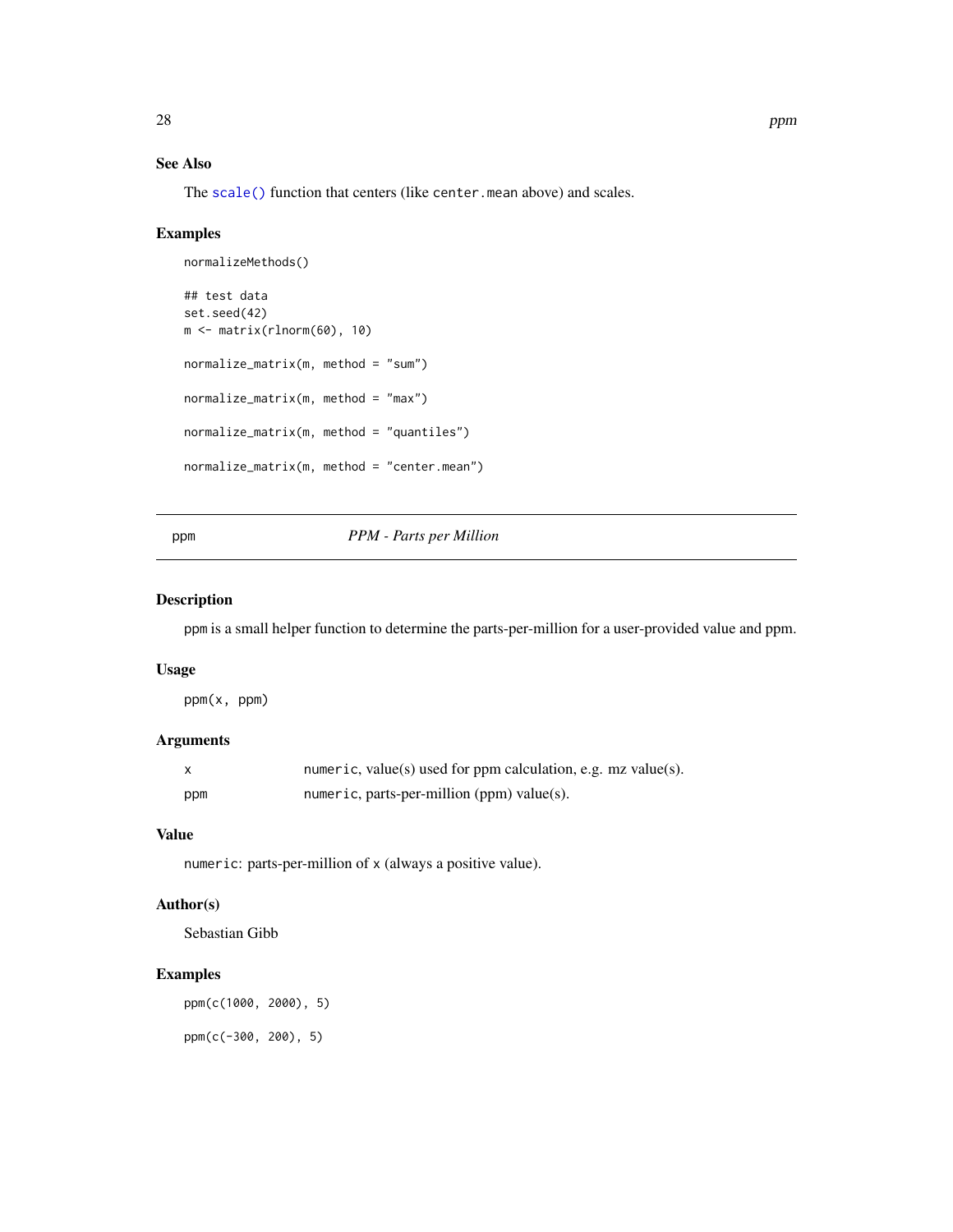<span id="page-28-1"></span><span id="page-28-0"></span>

This function combines instances of matrix, data.frame or DataFrame objects into a single instance adding eventually missing columns (filling them with NAs).

#### Usage

rbindFill(...)

## Arguments

... 2 or more: matrix, data.frame or DataFrame.

## Value

Depending on the input a single matrix, data.frame or DataFrame.

#### **Note**

rbindFill might not work if one of the columns contains S4 classes.

## Author(s)

Johannes Rainer, Sebastian Gibb

## See Also

Other helper functions for developers: [between\(](#page-4-1)), [isPeaksMatrix\(](#page-22-1)), [validPeaksMatrix\(](#page-36-1)), [vapply1c\(](#page-38-1)), [which.first\(](#page-39-1))

```
## Combine matrices
a \leftarrow \text{matrix}(1:9, \text{ nrow} = 3, \text{ ncol} = 3)colnames(a) \leq c("a", "b", "c")
b \le matrix(1:12, nrow = 3, ncol = 4)
colnames(b) <- c("b", "a", "d", "e")
rbindFill(a, b)
rbindFill(b, a, b)
```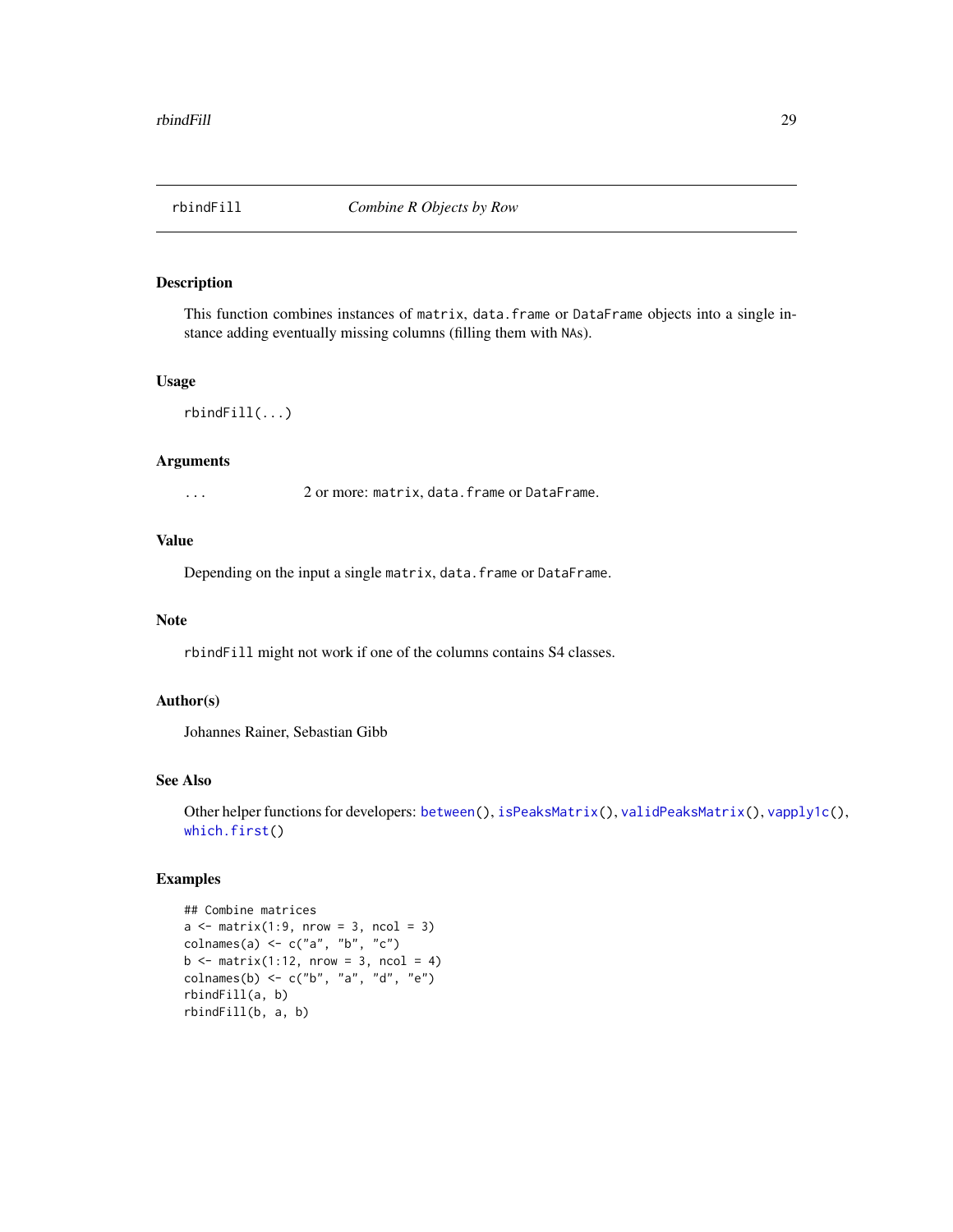<span id="page-29-1"></span><span id="page-29-0"></span>refineCentroids *Refine Peak Centroids*

#### Description

This function refines the centroided values of a peak by weighting the y values in the neighbourhood that belong most likely to the same peak.

#### Usage

```
refineCentroids(x, y, p, k = 2L, threshold = 0.33, descending = FALSE)
```
#### Arguments

| $\mathsf{x}$ | numeric, <i>i.e.</i> m/z values.                                                                                          |
|--------------|---------------------------------------------------------------------------------------------------------------------------|
| У            | numeric, <i>i.e.</i> intensity values.                                                                                    |
| p            | integer, indices of identified peaks/local maxima.                                                                        |
| k            | integer (1), number of values left and right of the peak that should be consid-<br>ered in the weighted mean calculation. |
| threshold    | $double(1)$ , proportion of the maximal peak intensity. Just values above are<br>used for the weighted mean calclulation. |
| descending   | logical, if TRUE just values between the nearest valleys around the peak cen-<br>troids are used.                         |

## Details

For descending = FALSE the function looks for the k nearest neighbouring data points and use their x for weighted mean with their corresponding y values as weights for calculation of the new peak centroid. If k are chosen too large it could result in skewed peak centroids, see example below. If descending = TRUE is used the k should be general larger because it is trimmed automatically to the nearest valleys on both sides of the peak so the problem with skewed centroids is rare.

## Author(s)

Sebastian Gibb, Johannes Rainer

## See Also

Other extreme value functions: [.peakRegionMask\(](#page-0-0)), [localMaxima\(](#page-23-1)), [valleys\(](#page-37-1))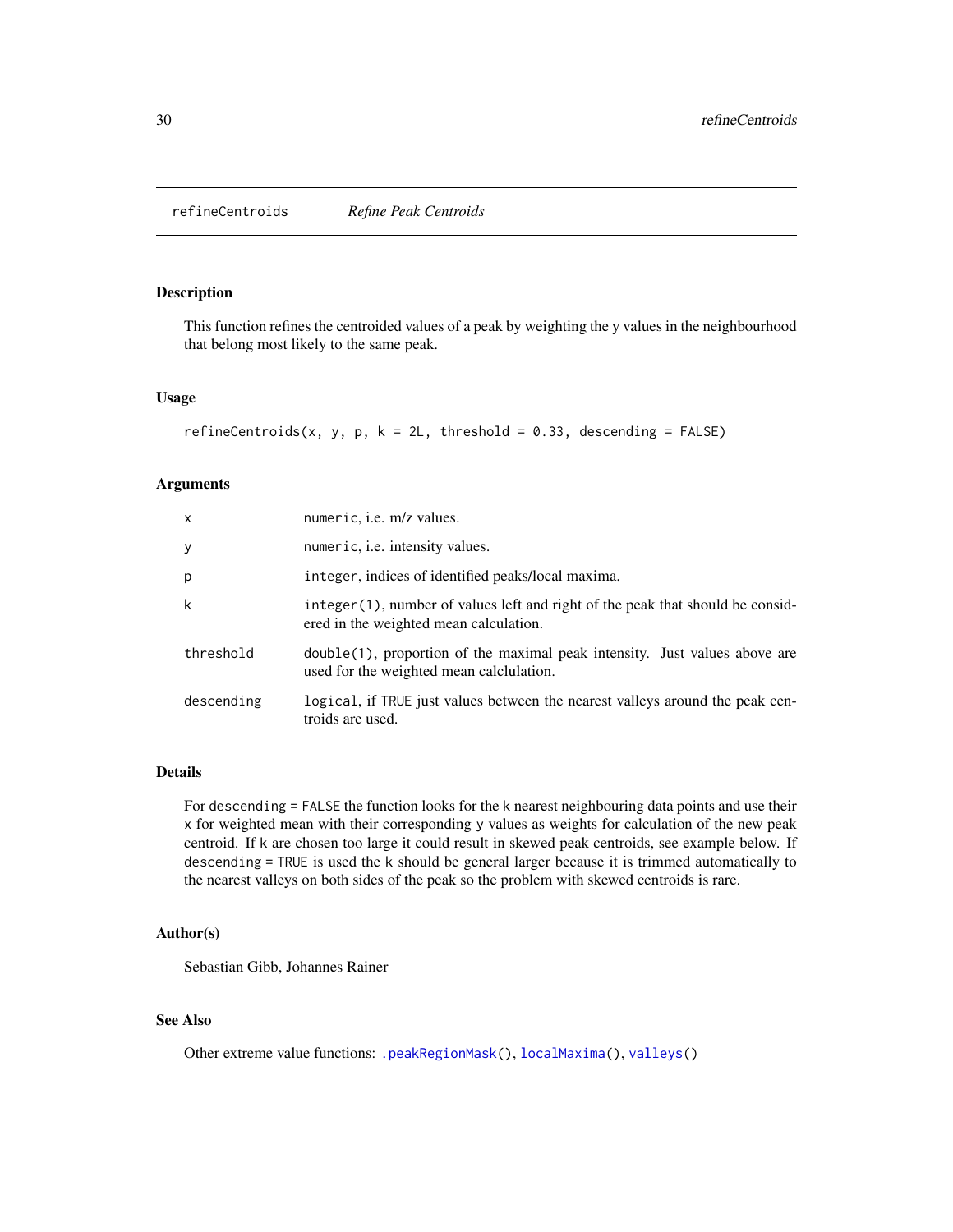#### Examples

```
ints <- c(5, 8, 12, 7, 4, 9, 15, 16, 11, 8, 3, 2, 3, 9, 12, 14, 13, 8, 3)
mzs <- seq_along(ints)
plot(mzs, ints, type = "h")
pidx \leq as.integer(c(3, 8, 16))
points(mzs[pidx], ints[pidx], pch = 16)
## Use the weighted average considering the adjacent mz
mzs1 <- refineCentroids(mzs, ints, pidx,
                        k = 2L, descending = FALSE, threshold = 0)
mzs2 <- refineCentroids(mzs, ints, pidx,
                        k = 5L, descending = FALSE, threshold = 0)
mzs3 <- refineCentroids(mzs, ints, pidx,
                        k = 5L, descending = TRUE, threshold = 0)
points(mzs1, ints[pidx], col = "red", type = "h")
## please recognize the artificial moved centroids of the first peak caused
## by a too large k, here
points(mzs2, ints[pidx], col = "blue", type = "h")
points(mzs3, ints[pidx], col = "green", type = "h")
legend("topright",
       legend = paste0("k = ", c(2, 5, 5),", descending =", c("FALSE", "FALSE", "TRUE")),
       col = c("red", "blue", "green"), lwd = 1)
```
rla *Calculate relative log abundances* rla *calculates the relative log abundances (RLA, see reference) on a* numeric *vector.* rowRla *performs row-wise RLA calculations on a numeric* matrix*.*

#### Description

Calculate relative log abundances

rla calculates the relative log abundances (RLA, see reference) on a numeric vector. rowRla performs row-wise RLA calculations on a numeric matrix.

#### Usage

```
rla(
  x,
  f = rep\_len(1, length(x)).transform = c("log2", "log10", "identity"),
 na.rm = TRUE
\lambdarowRla(x, f = rep\_len(1, ncol(x)), transform = c("log2", "log10", "identity"))
```
<span id="page-30-0"></span>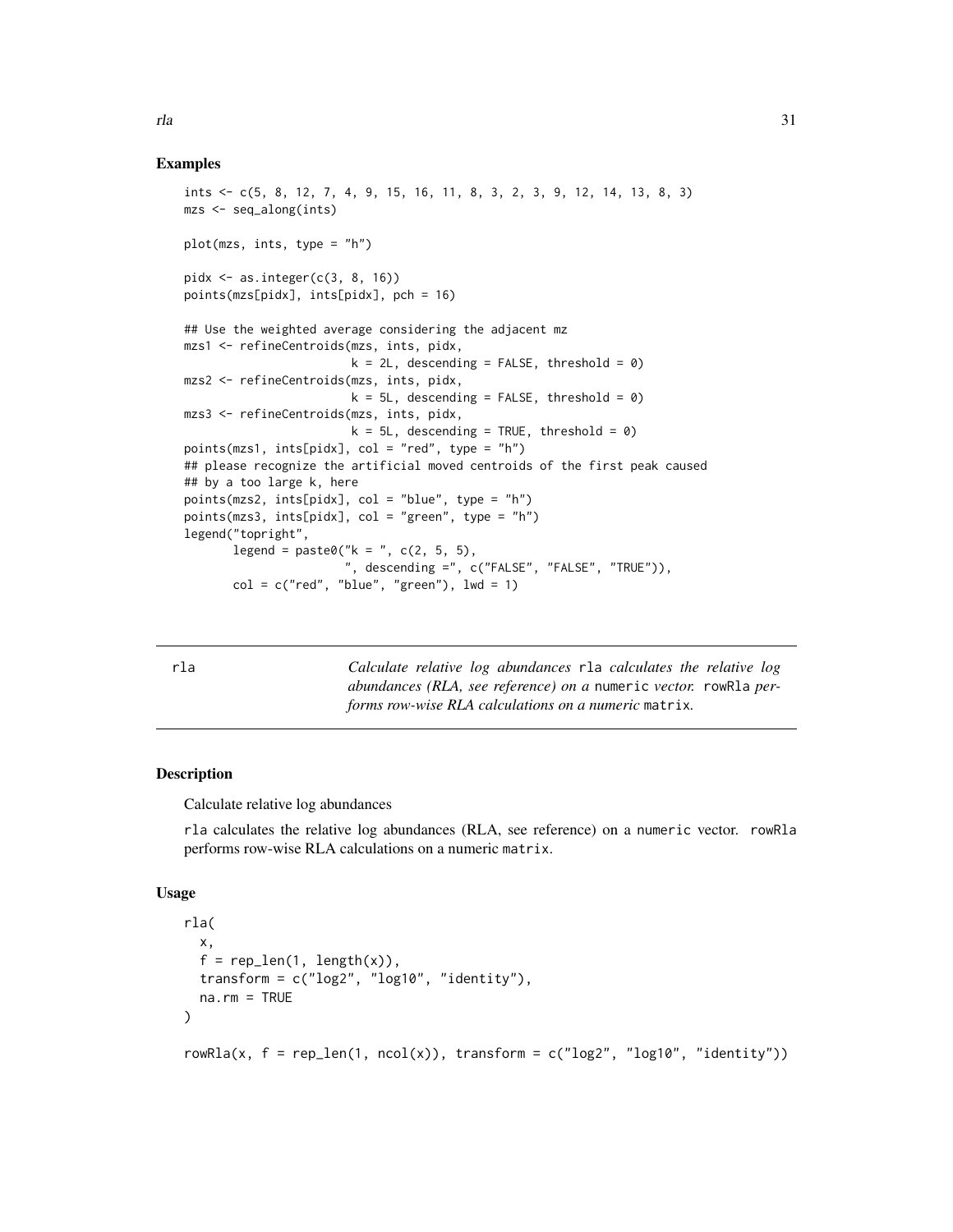### Arguments

| $\boldsymbol{\mathsf{x}}$ | numeric (for r1a) or matrix (for rowR1a) with the abundances (in natural scale)<br>on which the RLA should be calculated.                                                                                                              |
|---------------------------|----------------------------------------------------------------------------------------------------------------------------------------------------------------------------------------------------------------------------------------|
|                           | factor, numeric or character with the same length than x (or, for rowRla<br>equal to the number of columns of $x$ ) allowing to define the grouping of values<br>in x. If omitted all values are considered to be from the same group. |
| transform                 | character(1) defining the function to transform x. Defaults to transform =<br>"log2" which log2 transforms x prior to calculation. If x is already in log scale<br>use transform = "identity" to avoid transformation of the values.   |
| na.rm                     | logical (1) whether NA values should be removed prior to calculation of the<br>group-wise medians.                                                                                                                                     |

## Details

The RLA is defined as the (log2) abundance of an analyte relative to the median across all abundances of that analyte in samples of the same group. The grouping of values can be defined with parameter f.

#### Value

numeric with the relative log abundances (in log2 scale) with the same length than x (for rla) or matrix with the same dimensions than x (for rowRla).

## Author(s)

Johannes Rainer

#### References

De Livera AM, Dias DA, De Souza D, Rupasinghe T, Pyke J, Tull D, Roessner U, McConville M, Speed TP. Normalizing and integrating metabolomics data. *Anal Chem* 2012 Dec 18;84(24):10768- 76.

```
x \leq -c(3, 4, 5, 1, 2, 3, 7, 8, 9)grp <- c(1, 1, 1, 2, 2, 2, 3, 3, 3)
rla(x, grp)
x <- rbind(c(324, 4542, 3422, 3232, 5432, 6535, 3321, 1121),
     c(12, 3341, 3034, 6540, 34, 4532, 56, 1221))
grp <- c("a", "b", "b", "b", "a", "b", "a", "b")
## row-wise RLA values
rowRla(x, grp)
```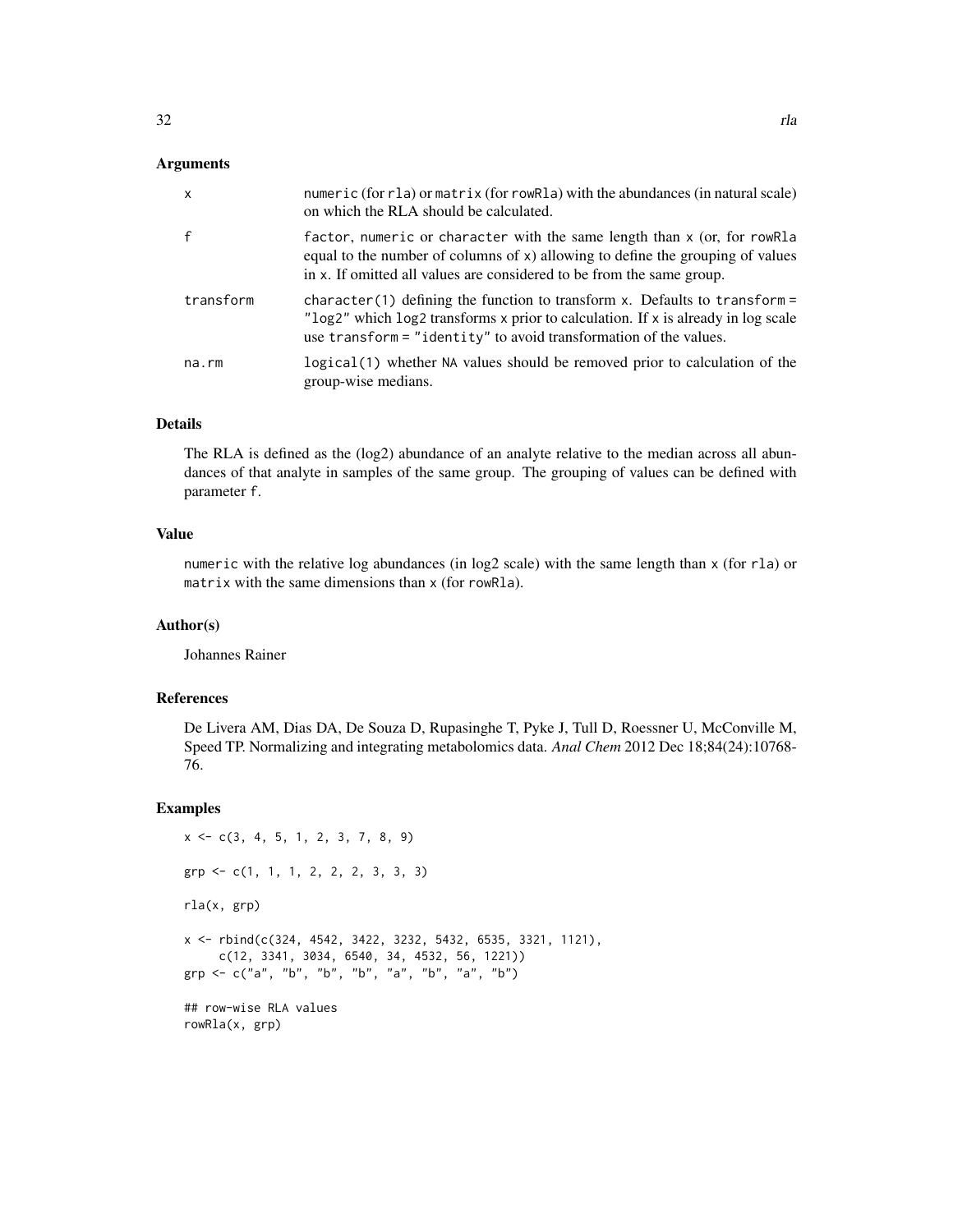<span id="page-32-1"></span><span id="page-32-0"></span>

This function calculates the robust summarisation for each feature (protein). Note that the function assumes that the intensities in input e are already log-transformed.

## Usage

```
robustSummary(x, ...)
```
## Arguments

|          | A feature by sample matrix containing quantitative data with mandatory colnames<br>and rownames. |
|----------|--------------------------------------------------------------------------------------------------|
| $\cdots$ | Additional arguments passed to $MASS: rlm()$ .                                                   |

## Value

numeric() vector of length ncol(x) with robust summarised values.

## Author(s)

Adriaan Sticker, Sebastian Gibb and Laurent Gatto

## See Also

Other Quantitative feature aggregation: [aggregate\(](#page-2-2)), [colCounts\(](#page-11-1)), [medianPolish\(](#page-24-1))

```
x \le matrix(rnorm(30), nrow = 3)
colnames(x) <- letters[1:10]
rownames(x) <- LETTERS[1:3]
robustSummary(x)
```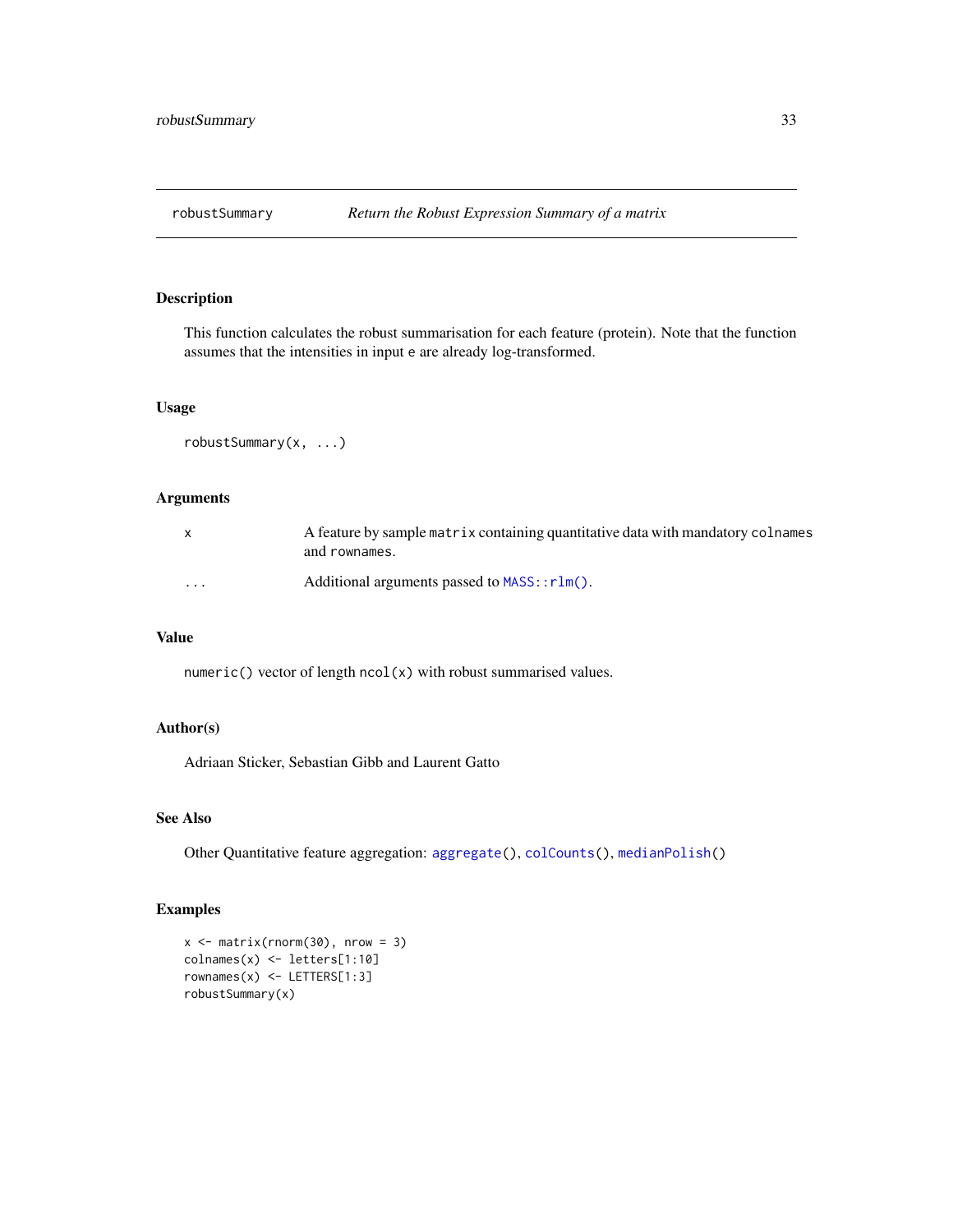<span id="page-33-0"></span>

These vectorised functions convert retention times from a numeric in seconds to/from a character as "mm:ss". rt2character() performs the numeric to character conversion while rt2numeric() performs the character to numeric conversion. formatRt() does one of the other depending on the input type.

#### Usage

```
rt2numeric(rt)
rt2character(rt)
formatRt(rt)
```
## Arguments

rt A vector of retention times of length > 1. Either a numeric() in seconds or a character() as "mm:ss" depending on the function.

## Value

A reformatted retention time.

#### Author(s)

Laurent Gatto

## Examples

```
## rt2numeric
```

```
rt2numeric("25:24")
rt2numeric(c("25:24", "25:25", "25:26"))
```
## rt2character

```
rt2character(1524)
rt2character(1)
rt2character(1:10)
```
## formatRt

formatRt(1524) formatRt(1) formatRt(1:10)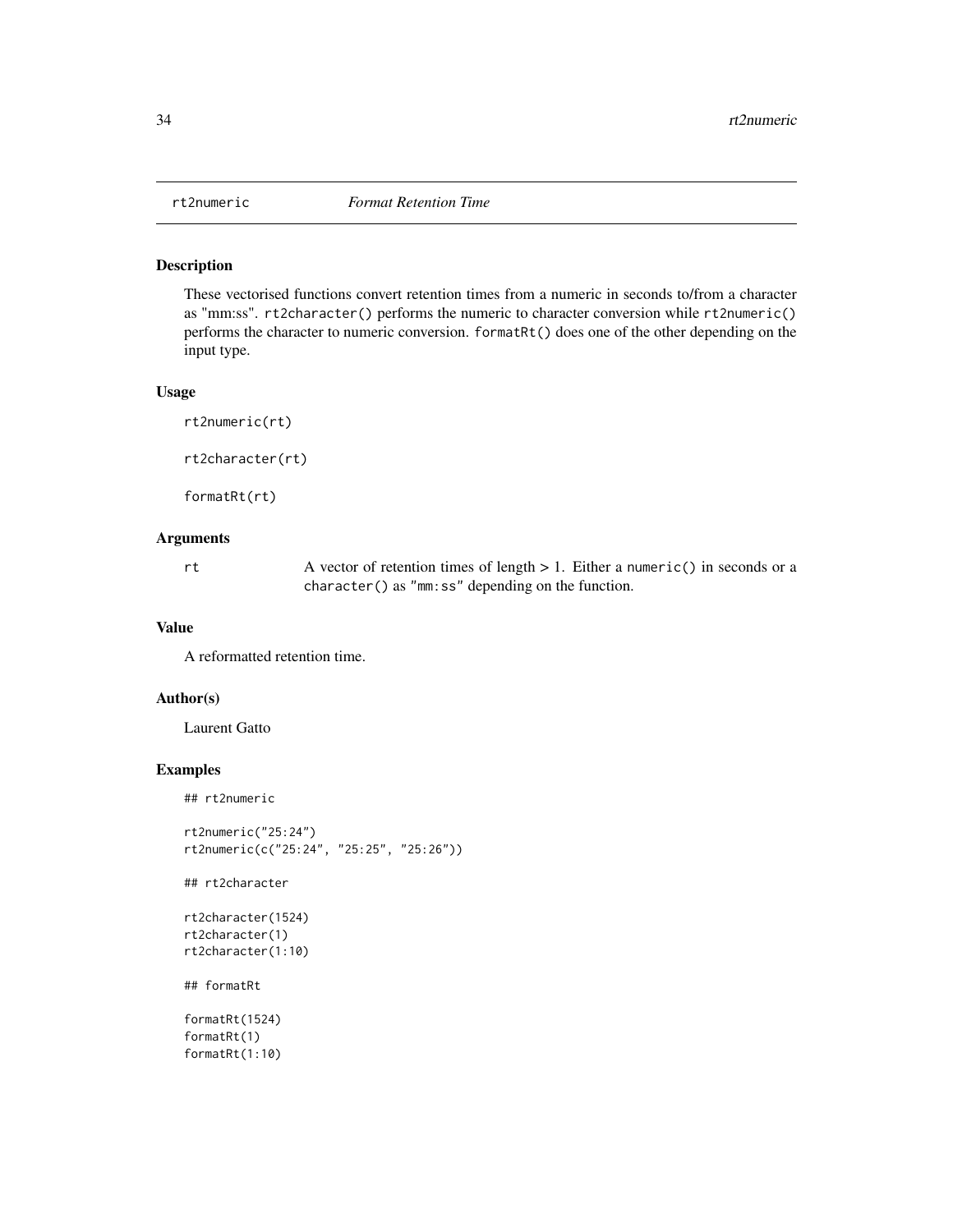#### <span id="page-34-0"></span>smooth 35

```
formatRt("25:24")
formatRt(c("25:24", "25:25", "25:26"))
```
<span id="page-34-1"></span>smooth *Smoothing*

#### Description

This function smoothes a numeric vector.

## Usage

smooth(x, cf)

coefMA(hws)

coefWMA(hws)

 $coeffSG(hws, k = 3L)$ 

## Arguments

| $\mathsf{X}$ | numeric, <i>i.e.</i> m/z values.                                                              |
|--------------|-----------------------------------------------------------------------------------------------|
| cf           | matrix, a coefficient matrix generated by coefMA, coefWMA or coefSG.                          |
| hws          | $integer(1)$ , half window size, the resulting window reaches from $(i - hws):(i)$<br>+ hws). |
| k            | integer (1), set the order of the polynomial used to calculate the coefficients.              |

## Details

For the Savitzky-Golay-Filter the hws should be smaller than *FWHM* of the peaks (full width at half maximum; please find details in Bromba and Ziegler 1981).

In general the hws for the (weighted) moving average (coefMA/coefWMA) has to bemuch smaller than for the Savitzky-Golay-Filter to conserve the peak shape.

#### Value

smooth: A numeric of the same length as x.

coefMA: A matrix with coefficients for a simple moving average.

coefWMA: A matrix with coefficients for a weighted moving average.

coefSG: A matrix with *Savitzky-Golay-Filter* coefficients.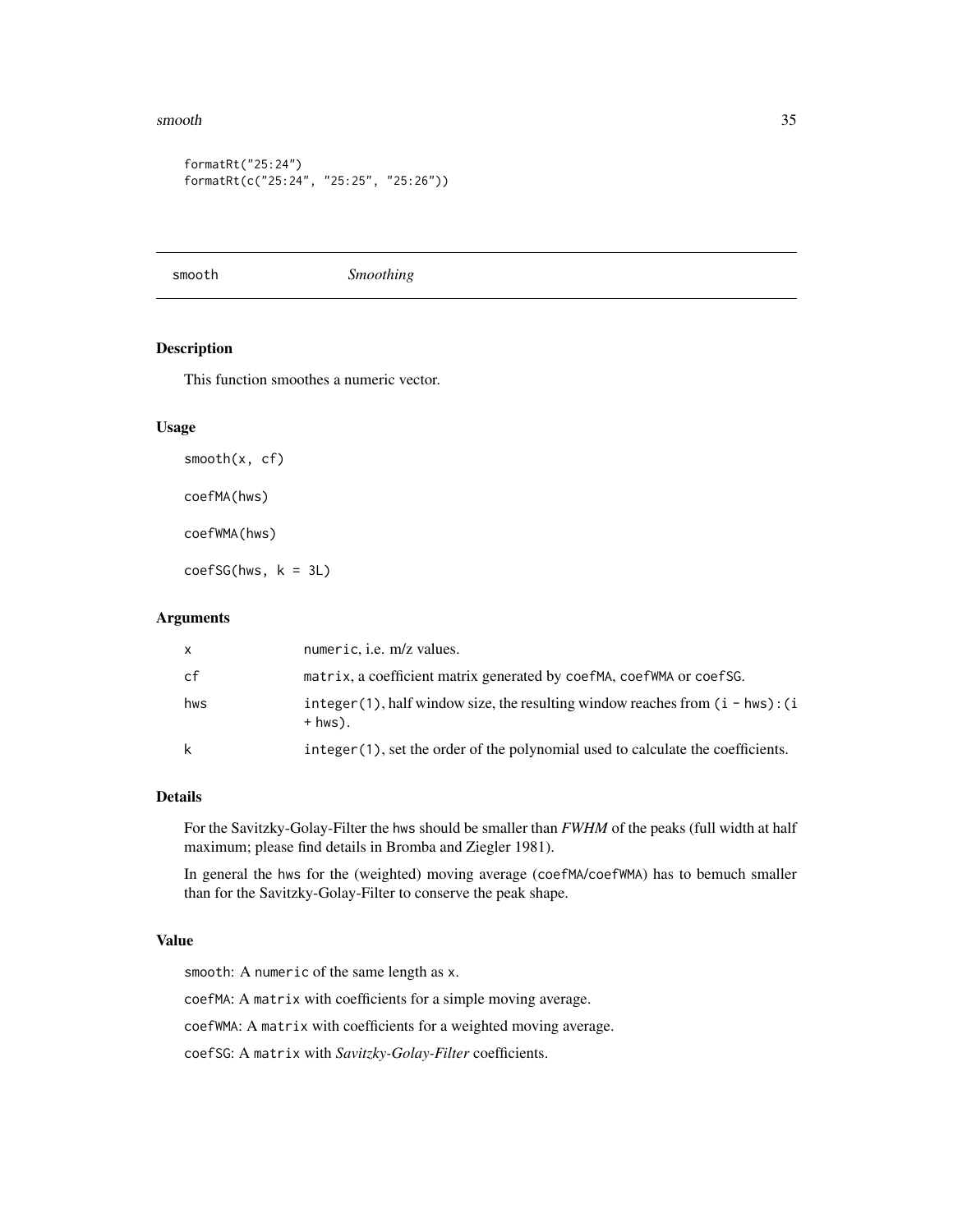## Functions

- coefMA: Simple Moving Average This function calculates the coefficients for a simple moving average.
- coefWMA: Weighted Moving Average

This function calculates the coefficients for a weighted moving average with weights depending on the distance from the center calculated as  $1/2^a$ abs(-hws:hws) with the sum of all weigths normalized to 1.

• coefSG: Savitzky-Golay-Filter

This function calculates the Savitzky-Golay-Coefficients. The additional argument k controls the order of the used polynomial. If k is set to zero it yield a simple moving average.

#### **Note**

The hws depends on the used method ((weighted) moving average/Savitzky-Golay).

#### Author(s)

Sebastian Gibb, Sigurdur Smarason (weighted moving average)

#### References

A. Savitzky and M. J. Golay. 1964. Smoothing and differentiation of data by simplified least squares procedures. Analytical chemistry, 36(8), 1627-1639.

M. U. Bromba and H. Ziegler. 1981. Application hints for Savitzky-Golay digital smoothing filters. Analytical Chemistry, 53(11), 1583-1586.

Implementation based on: Steinier, J., Termonia, Y., & Deltour, J. (1972). Comments on Smoothing and differentiation of data by simplified least square procedure. Analytical Chemistry, 44(11), 1906- 1909.

#### See Also

Other noise estimation and smoothing functions: [noise\(](#page-25-1))

```
x \leq c(1:10, 9:1)plot(x, type = "b", pch = 20)cf \le - list(MovingAverage = coefMA(2),
           WeightedMovingAverage = coefWMA(2),
           SavitzkyGolay = coefSG(2))
for (i in seq_along(cf)) {
    lines(smooth(x, cf[[i]]), col = i + 1, pch = 20, type = "b")}
legend("bottom", legend = c("x", \text{ names}(cf)), pch = 20,
       col = seq_length(cf) + 1)
```
<span id="page-35-0"></span>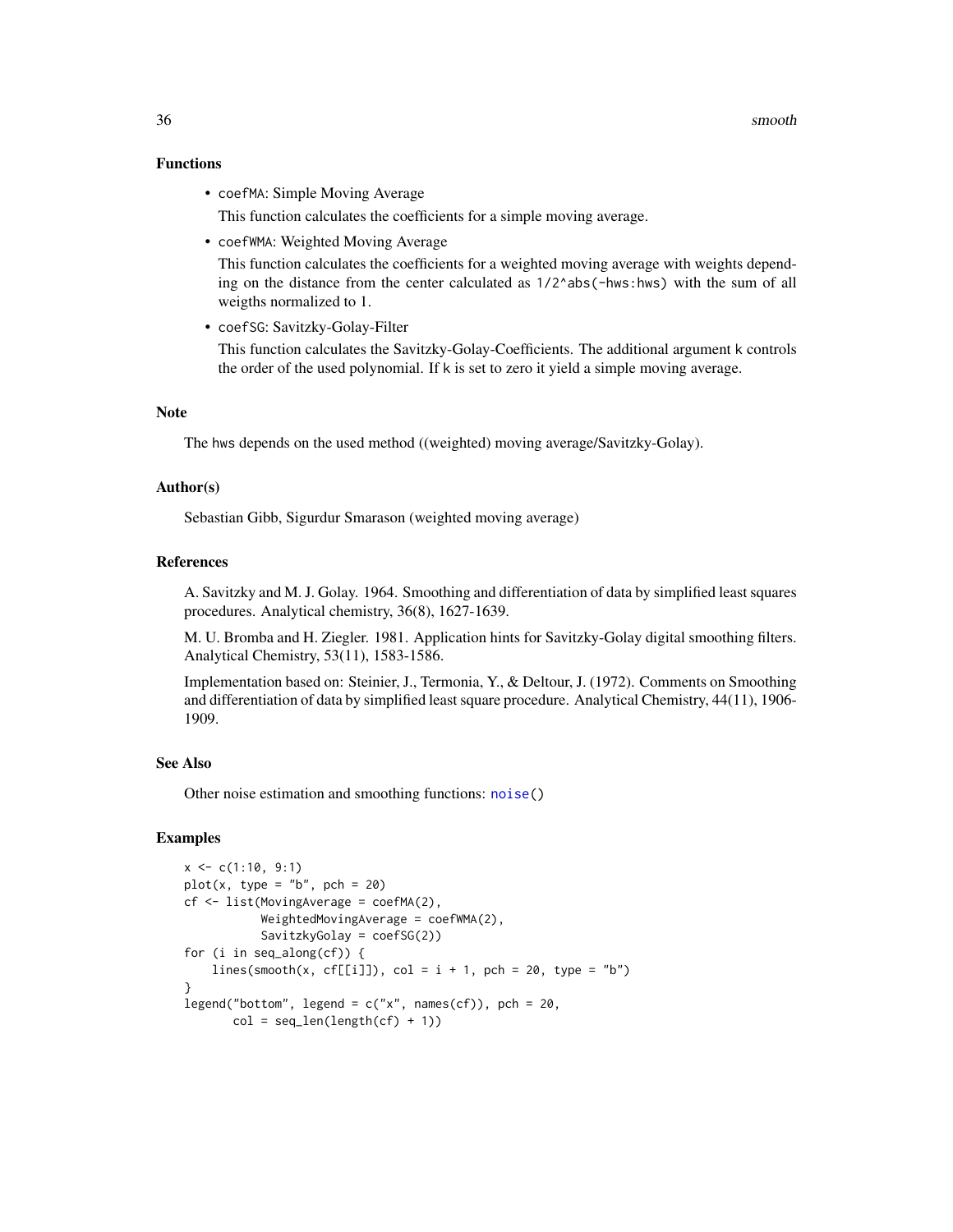#### <span id="page-36-1"></span><span id="page-36-0"></span>validPeaksMatrix *Validation functions*

## Description

These functions are used to validate input arguments. In general they are just wrapper around their corresponding is\* function with an error message.

#### Usage

```
validPeaksMatrix(x)
```
## Arguments

x object to test.

## Details

validPeaksMatrix: see [isPeaksMatrix](#page-22-1).

## Value

logical(1), TRUE if validation are successful otherwise an error is thrown.

## Author(s)

Sebastian Gibb

## See Also

Other helper functions for developers: [between\(](#page-4-1)), [isPeaksMatrix\(](#page-22-1)), [rbindFill\(](#page-28-1)), [vapply1c\(](#page-38-1)), [which.first\(](#page-39-1))

```
try(validPeaksMatrix(1:2))
validPeaksMatrix(cbind(mz = 1:2, intensity = 1:2))
```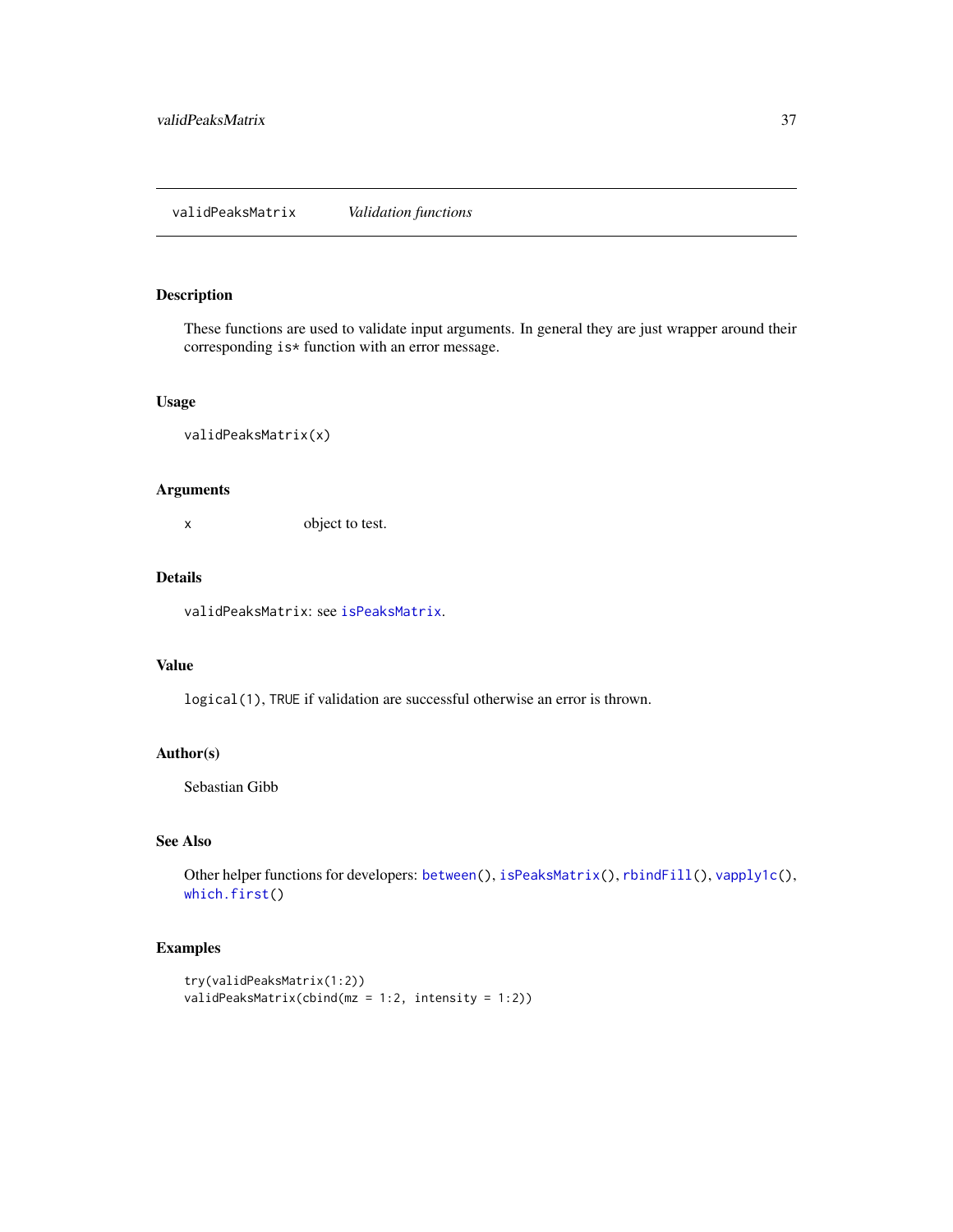<span id="page-37-1"></span><span id="page-37-0"></span>

This function finds the valleys around peaks.

#### Usage

valleys(x, p)

#### Arguments

| numeric, e.g. intensity values.                    |
|----------------------------------------------------|
| integer, indices of identified peaks/local maxima. |

#### Value

A matrix with three columns representing the index of the left valley, the peak centroid, and the right valley.

#### Note

The detection of the valleys is based on [localMaxima](#page-23-1). It returns the *first* occurence of a local maximum (in this specific case the minimum). For plateaus, e.g.  $c(0, 0, 0, 1:3, 2:1, 0)$  this results in a wrongly reported left valley index of 1 (instead of 3, see the example section as well). In real data this should not be a real problem.  $x[x == min(x)] < -1$  inf could be used before running valleys to circumvent this specific problem but it is not really tested and could cause different problems.

#### Author(s)

Sebastian Gibb

## See Also

Other extreme value functions: [.peakRegionMask\(](#page-0-0)), [localMaxima\(](#page-23-1)), [refineCentroids\(](#page-29-1))

```
ints <- c(5, 8, 12, 7, 4, 9, 15, 16, 11, 8, 3, 2, 3, 2, 9, 12, 14, 13, 8, 3)
mzs <- seq_along(ints)
peaks <- which(localMaxima(ints, hws = 3))
cols <- seq_along(peaks) + 1
plot(mzs, ints, type = "h", ylim = c(\theta, 16))
points(mzs[peaks], ints[peaks], col = cols, pch = 20)
```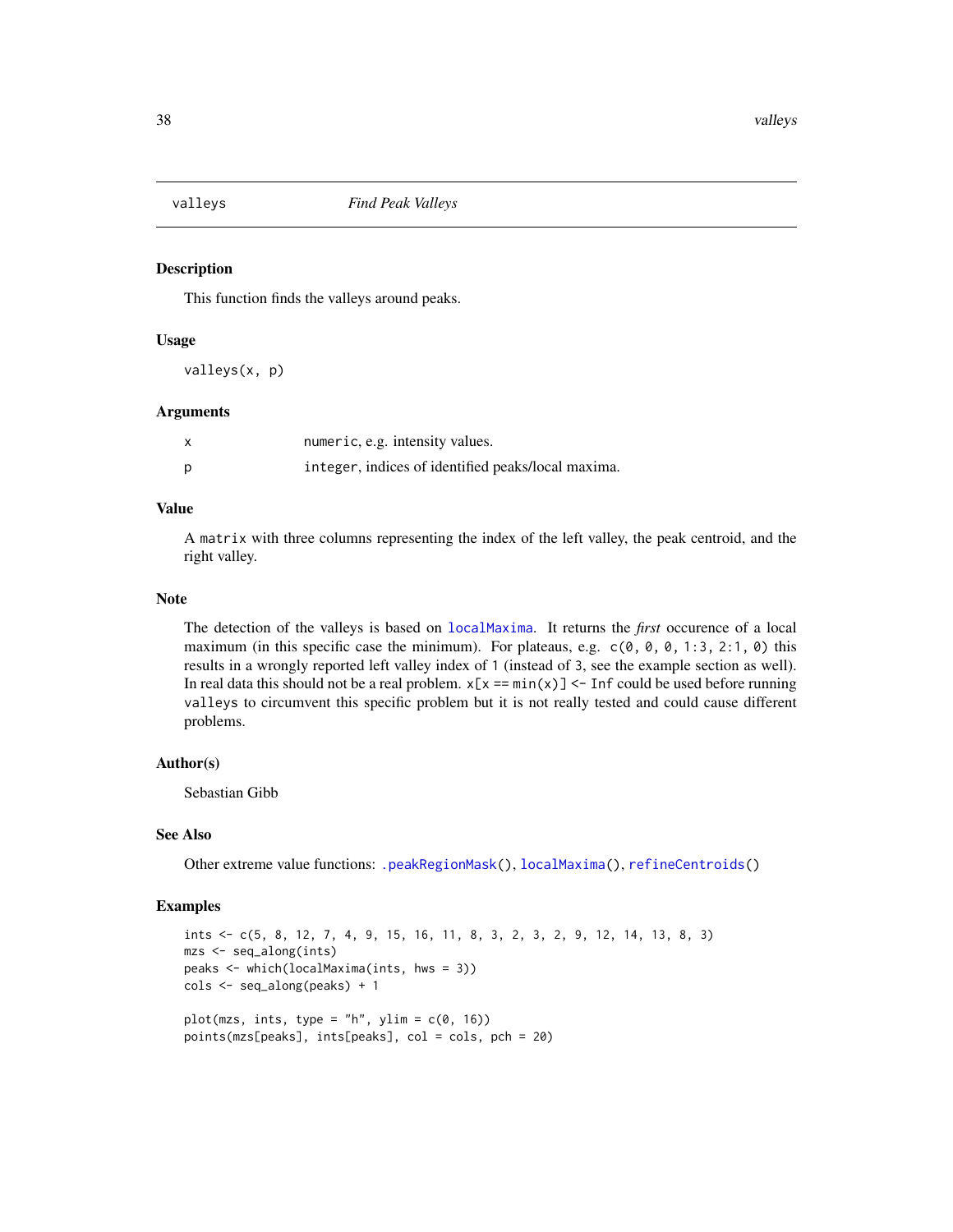#### <span id="page-38-0"></span>vapply 1c 39

```
v <- valleys(ints, peaks)
segments(mzs[v[, "left"]], 0, mzs[v[, "right"]], col = cols, lwd = 2)
## Known limitations for plateaus
y <- c(0, 0, 0, 0, 0, 1:5, 4:1, 0)
valleys(y, 10L) # left should be 5 here but is 1
## a possible workaround that may cause other problems
y[\min(y) == y] \leq \infvalleys(y, 10L)
```
<span id="page-38-1"></span>

vapply1c *vapply wrappers*

#### Description

These functions are short wrappers around typical vapply calls for easier development.

#### Usage

vapply1c(X, FUN, ..., USE.NAMES = FALSE) vapply1d(X, FUN, ..., USE.NAMES = FALSE) vapply1l(X, FUN, ..., USE.NAMES = FALSE)

## Arguments

| Χ                       | a vector (atomic or list).                       |
|-------------------------|--------------------------------------------------|
| <b>FUN</b>              | the function to be applied to each element of X. |
| $\cdot$ $\cdot$ $\cdot$ | optional arguments to FUN.                       |
| USE, NAMES              | logical, should the return value be named.       |

## Value

vapply1c returns a vector of characters of length X. vapply1d returns a vector of doubles of length X. vapply1l returns a vector of logicals of length X.

#### Author(s)

Sebastian Gibb

#### See Also

Other helper functions for developers: [between\(](#page-4-1)), [isPeaksMatrix\(](#page-22-1)), [rbindFill\(](#page-28-1)), [validPeaksMatrix\(](#page-36-1)), [which.first\(](#page-39-1))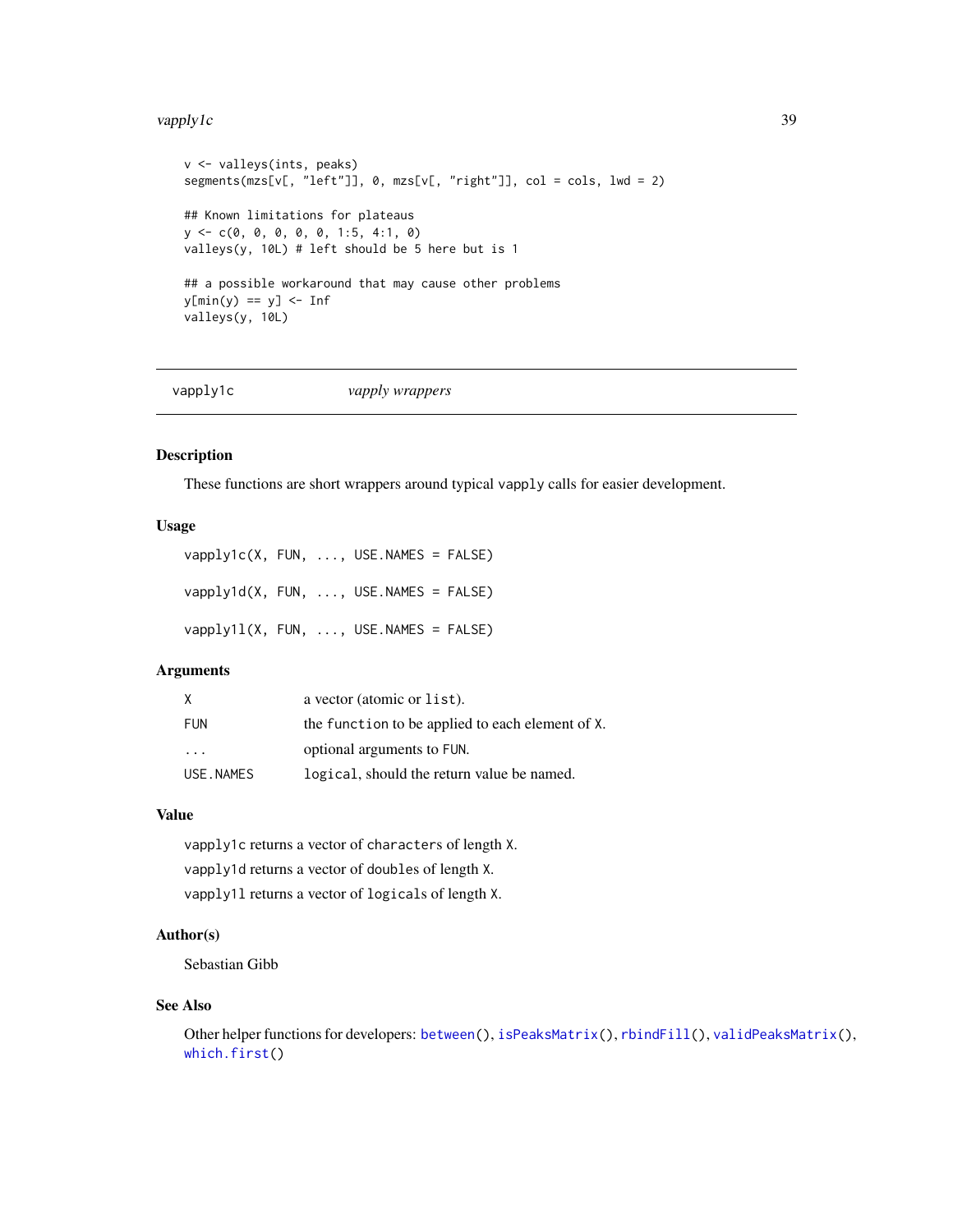## Examples

```
l <- list(a=1:3, b=4:6)
vapply1d(l, sum)
```
<span id="page-39-1"></span>which.first *Which is the first/last TRUE value.*

## Description

Determines the location, i.e., index of the first or last TRUE value in a logical vector.

#### Usage

```
which.first(x)
```
which.last(x)

## Arguments

x logical, vector.

#### Value

integer, index of the first/last TRUE value. integer(0) if no TRUE (everything FALSE or NA) was found.

## Author(s)

Sebastian Gibb

## See Also

[which.min\(\)](#page-0-0)

Other helper functions for developers: [between\(](#page-4-1)), [isPeaksMatrix\(](#page-22-1)), [rbindFill\(](#page-28-1)), [validPeaksMatrix\(](#page-36-1)), [vapply1c\(](#page-38-1))

```
1 \leftarrow 2 \leftarrow 1:3which.first(l)
which.last(l)
```
<span id="page-39-0"></span>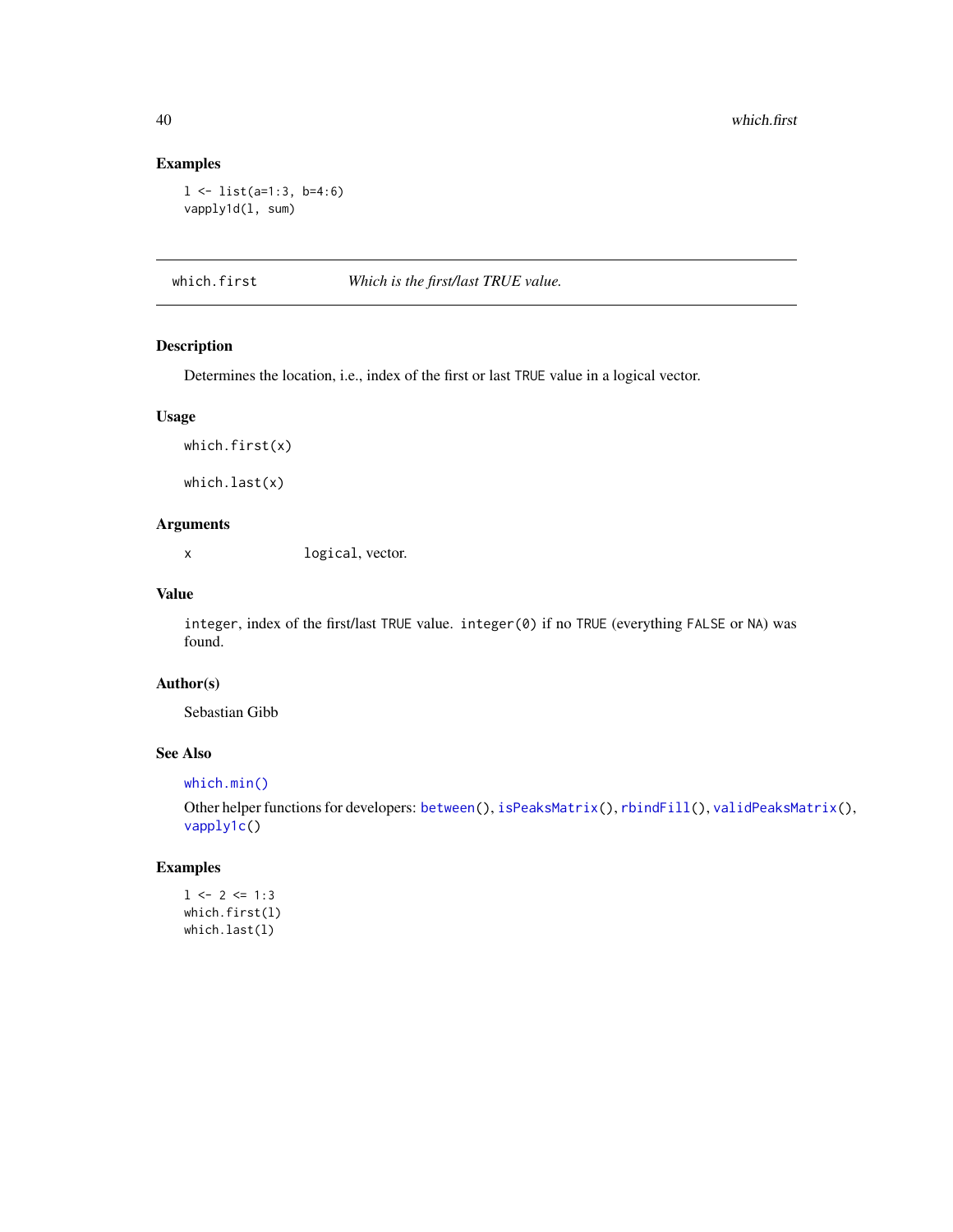# <span id="page-40-0"></span>**Index**

∗ Quantitative feature aggregation aggregate, [3](#page-2-0) colCounts, [12](#page-11-0) medianPolish, [25](#page-24-0) robustSummary, [33](#page-32-0) ∗ coerce functions coerce, [11](#page-10-0) ∗ distance/similarity functions distance, [13](#page-12-0) gnps, [15](#page-14-0) ∗ extreme value functions localMaxima, [24](#page-23-0) refineCentroids, [30](#page-29-0) valleys, [38](#page-37-0) ∗ grouping/matching functions bin, [6](#page-5-0) closest, [8](#page-7-0) gnps, [15](#page-14-0) ∗ helper functions for developers between, [5](#page-4-0) isPeaksMatrix, [23](#page-22-0) rbindFill, [29](#page-28-0) validPeaksMatrix, [37](#page-36-0) vapply1c, [39](#page-38-0) which.first, [40](#page-39-0) ∗ helper functions for users ppm, [28](#page-27-0) ∗ noise estimation and smoothing functions noise, [26](#page-25-0) smooth, [35](#page-34-0) .peakRegionMask, *[25](#page-24-0)*, *[30](#page-29-0)*, *[38](#page-37-0)* %between% *(*between*)*, [5](#page-4-0) %in%, *[8](#page-7-0)[–10](#page-9-0)*

aggregate, [3,](#page-2-0) *[12](#page-11-0)*, *[25](#page-24-0)*, *[33](#page-32-0)* aggregate\_by\_matrix *(*aggregate*)*, [3](#page-2-0) aggregate\_by\_matrix(), *[3](#page-2-0)* aggregate\_by\_vector *(*aggregate*)*, [3](#page-2-0) aggregate\_by\_vector(), *[3](#page-2-0)* asInteger *(*coerce*)*, [11](#page-10-0)

base::colMeans(), *[4](#page-3-0)* base::colSums(), *[4](#page-3-0)* between, [5,](#page-4-0) *[24](#page-23-0)*, *[29](#page-28-0)*, *[37](#page-36-0)*, *[39,](#page-38-0) [40](#page-39-0)* bin, [6,](#page-5-0) *[10](#page-9-0)*, *[17](#page-16-0)* C, *[22](#page-21-0)* closest, *[7](#page-6-0)*, [8,](#page-7-0) *[17](#page-16-0)* closest(), *[9](#page-8-0)* coefMA *(*smooth*)*, [35](#page-34-0) coefSG *(*smooth*)*, [35](#page-34-0) coefWMA *(*smooth*)*, [35](#page-34-0) coerce, [11](#page-10-0) colCounts, *[4](#page-3-0)*, [12,](#page-11-0) *[25](#page-24-0)*, *[33](#page-32-0)* colMeansMat *(*aggregate*)*, [3](#page-2-0) colSumsMat *(*aggregate*)*, [3](#page-2-0) common *(*closest*)*, [8](#page-7-0) distance, [13,](#page-12-0) *[17](#page-16-0)* dotproduct *(*distance*)*, [13](#page-12-0) formatRt *(*rt2numeric*)*, [34](#page-33-0) gnps, *[7](#page-6-0)*, *[10](#page-9-0)*, *[15](#page-14-0)*, [15](#page-14-0) group, [17](#page-16-0) i2index, [19](#page-18-0) impute::impute.knn(), *[21](#page-20-0)* impute\_bpca *(*impute\_matrix*)*, [20](#page-19-0) impute\_fun *(*impute\_matrix*)*, [20](#page-19-0) impute\_knn *(*impute\_matrix*)*, [20](#page-19-0) impute\_matrix, [20](#page-19-0) impute\_min *(*impute\_matrix*)*, [20](#page-19-0) impute\_mixed *(*impute\_matrix*)*, [20](#page-19-0) impute\_mle *(*impute\_matrix*)*, [20](#page-19-0)

impute\_neighbour\_average *(*impute\_matrix*)*, [20](#page-19-0) impute\_with *(*impute\_matrix*)*, [20](#page-19-0) impute\_zero *(*impute\_matrix*)*, [20](#page-19-0) imputeLCMD::impute.MinDet(), *[21](#page-20-0)* imputeLCMD::impute.MinProb(), *[22](#page-21-0)* imputeLCMD::impute.QRILC(), *[21](#page-20-0)*